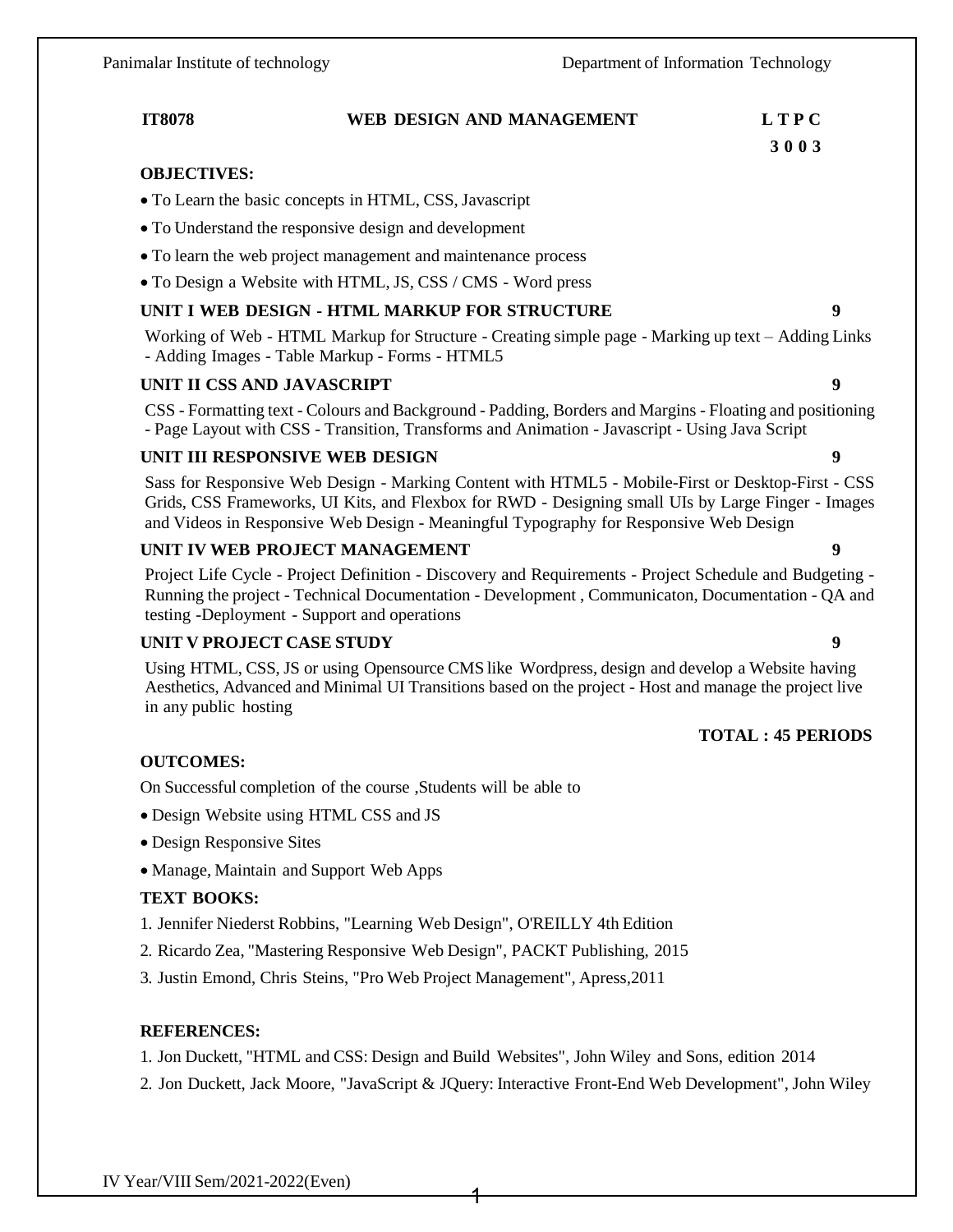and Sons, edition 2014

- 3. Uttam K. Roy "Web Technologies" Oxford University Press, 13th impression, 2017 [www.padeepz.net](http://www.padeepz.net/)
- 4. Wordpress <http://www.wpbeginner.com/category/wp-tutorials/>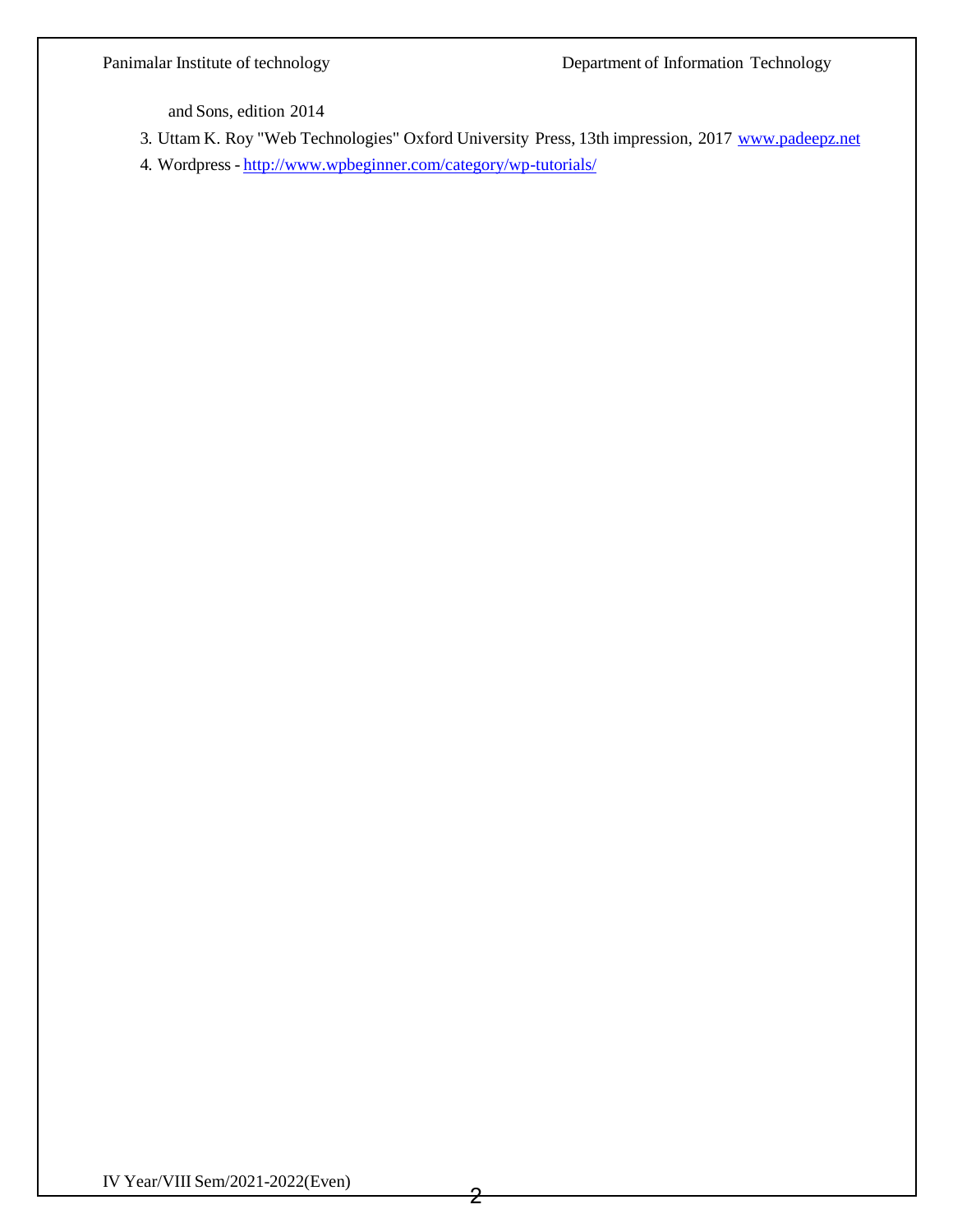# <span id="page-2-0"></span>**UNIT I WEB DESIGN - HTML MARKUP FOR STRUCTURE**

### **PART-A**

#### **1. What is HTML?(R)**

Hypertext is ordinary text that has been designed with extra features such as formatting, images, multimedia and links to other documents. Markup is the process of taking ordinary text and adding extra symbols. Each of the symbols used for markup in HTML is a command that tells a browser how to display the text. HTML is the technical term for the format used to create normal web pages

#### **2. Write The Format Of Html Program**. (R)

| <html></html>                                      |
|----------------------------------------------------|
| <head></head>                                      |
| $\langle$ TITLE>This is the Title $\langle$ TITLE> |
| $\langle$ /HEAD>                                   |
| <body></body>                                      |
| Type the body of the program.                      |
| $<$ /BODY>                                         |
|                                                    |

#### **3. What are HTML forms?** (R)

An HTML form is used to allow a user to input data on a web page and the element usedis *form element* and its main attributes are *action* and *method.* Its format is

 $\epsilon$  -form action = [http://www.example.org](http://www.example.org/) method = -get  $\epsilon$  -get  $\epsilon$  -storm

#### **4. Discuss about comments in HTML.** . (R)

A comment in HTML, like comments in other computer languages, is something that is intended to be read by the programmers but to be ignored by the software processing the document. A comment begins with the string of characters <!—which must contain no white space. A comment ends with the string --> again with no white space.

<!-- Single line Comment Multi line Comments -->

#### **5. What are the types oflist supported by HTML?** . (R)

There are three types of list supported by HTML.

Unordered – A bullet list

Ordered – a number list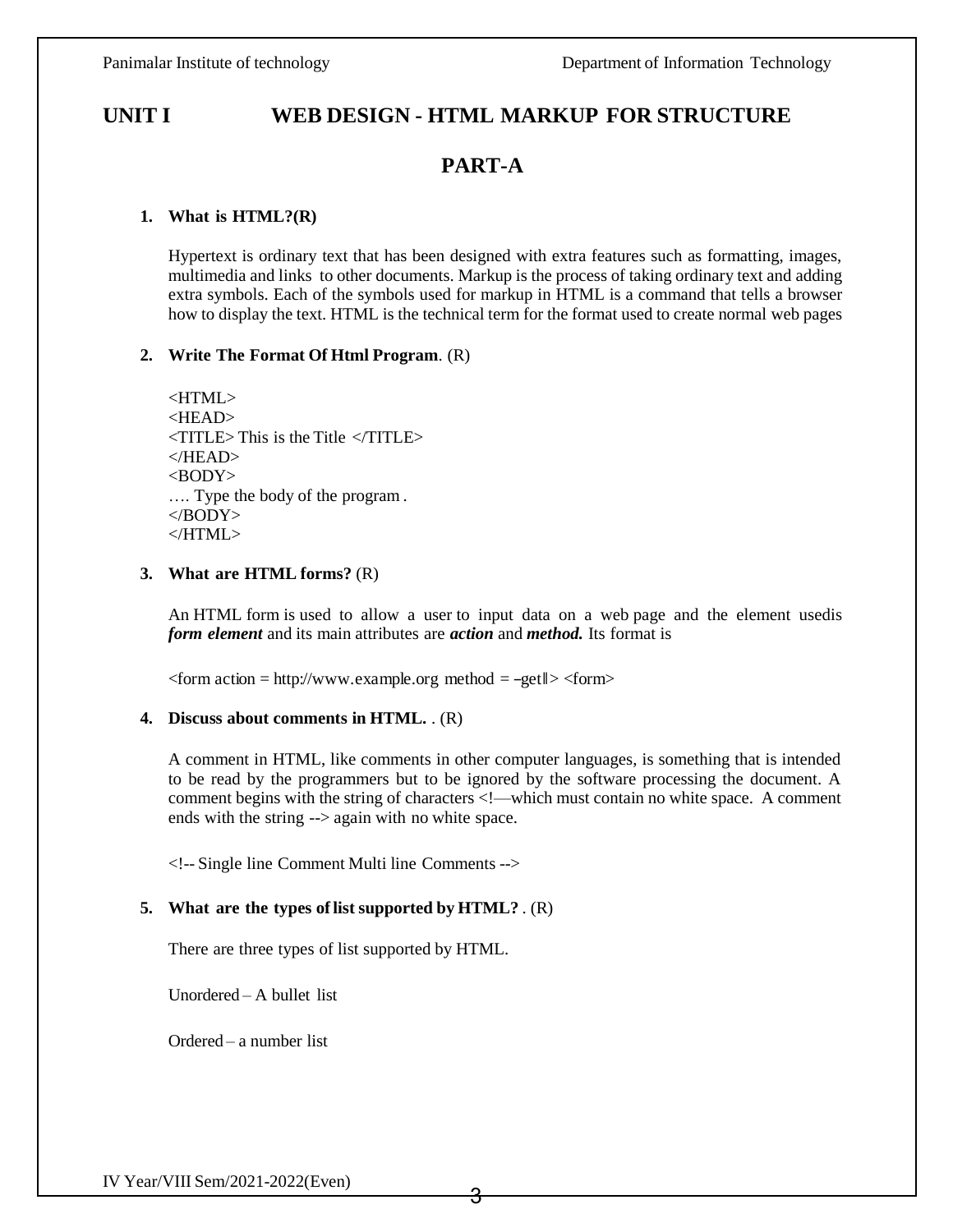### **6. What Do You Mean By Column Spanning and Row Spanning?** . (R)

Row spanning is used to merge (combine) two or more rows. Column spanning is used to merge (combine) two or more columns.

- **7. List the elements o[fWWW.](http://www/)** . (U)
	- Client & server
	- Web languages & protocols
	- Web pages
	- Home page
	- Web browsers
	- Web sites

#### **8.** How **do you create links to sections within the same page? . (U)**

Links can be created using the <a> tag, with referencing through the use of the number (#) symbol. For example, you can have one line as  $\leq a$  href=#topmost > BACK TO TOP $\leq/a$ >, which would result in the words ―BACK TO TOP‖ appearing on the webpage and links to <sup>a</sup> bookmark named topmost. You then create a separate tag command like <a name=‖topmost‖> somewhere on the top of the same webpage so that the user will be linked to that spot when he clicked on ―BACK TO TOP‖

#### **9. Is there any way to keep list elements straight in an HTML file?** . (U)

By using indents, you can keep the list elements straight. If you indent each subnested list in further than the parent list that contains it, you can at a glance determine the various lists and the elements that it contains.

#### **10. Does a hyperlink apply to text only? (An)**

No, hyperlinks can be used in the text as well as images. That means you can convert an image into a link that will allow users to link to another page when clicked. Surround the image within the <a href=‖  $\rightarrow$ … $\lt/$ a $>$  tag combinations

#### **11. How do you change the number type in the middle of a list? (An)**

The  $\langle$ li $>$  tag includes two attributes – type and value. The type attribute can be used to change the numbering type for any list item. The value attribute can change the number index

#### **12. State bullet types available in HTML. (U)**

With ordered lists, you can select to use some different list types including alphabetical and Roman numerals. The type attribute for unordered lists can be set to disc, square, or circle.

#### **13. How do you create multicolored text in a webpage? (An)**

To create text with different colors, use the <font color=‖color‖>…</font> tags for every character that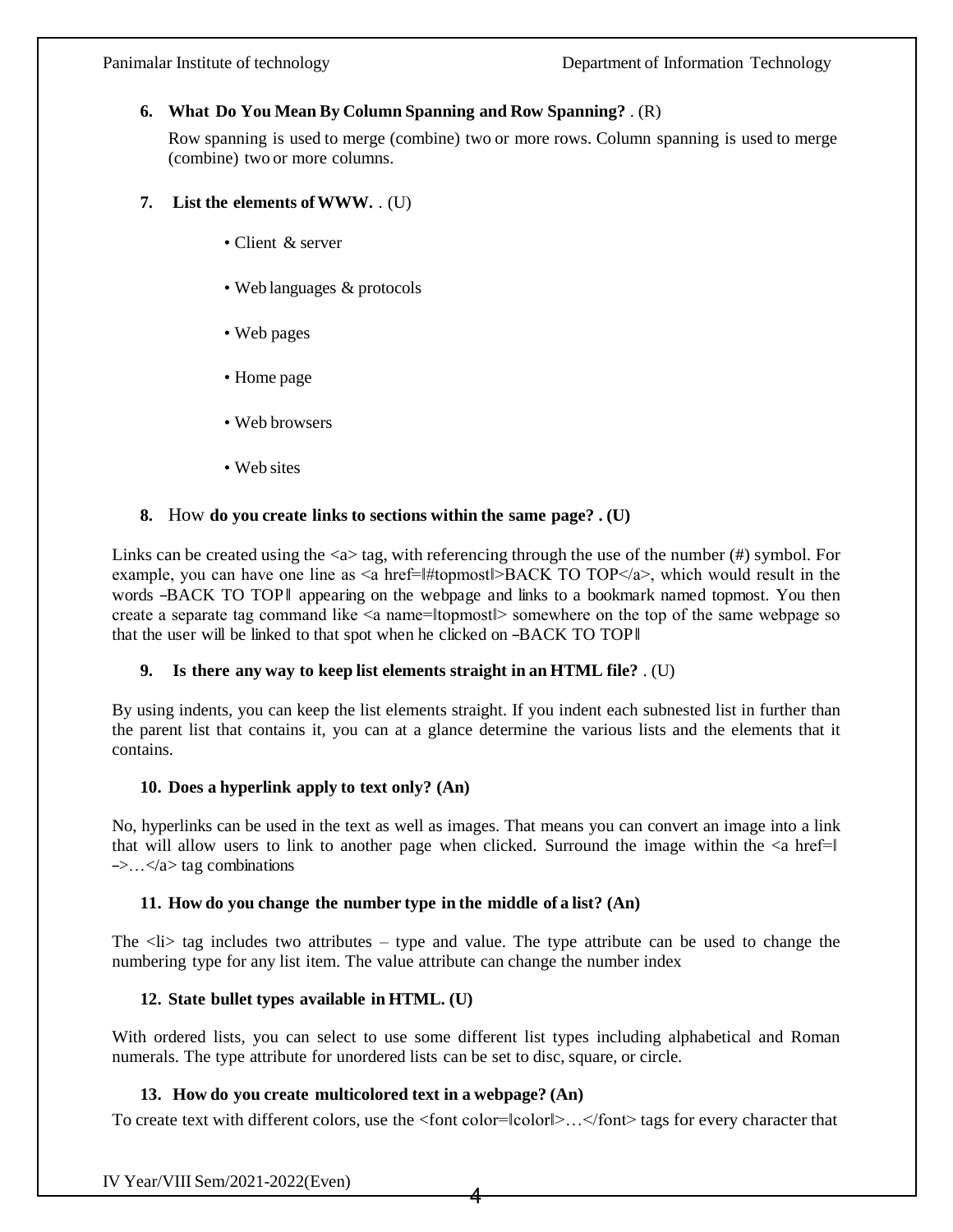you want to apply color. You can use this tag combination as many times as needed, surrounding a single character or an entire word

#### **14. What is the advantage of grouping several checkboxes together? . (U)**

Although checkboxes don't affect one another, grouping checkboxes together help to organize them. Checkbox buttons can have their name and do not need to belong to a group. A single web page can have many different groups of checkboxes

#### **15. What will happen if you overlap sets oftags? . (U)**

If two sets of HTML tags are overlapped, only the first tag will be recognized. You will find this problem when the text does not display properly on the browser screen

#### **16. What if there is no text between the tags or if a text was omitted by mistake? Will it affect the display of the HTML file? . (U)**

If there is no text between the tags, then there is nothing to format. Therefore no formatting will appear. Some tags, especially tags without a closing tag like the  $\langle \text{img} \rangle$  tag, do not require any text between them

#### **17. Is it possible to set specific colors for table borders? (An)**

You can specify a border color using style sheets, but the colors for a table that does not use style sheets will be the same as the text color.

#### **18. How do you create a link that will connect to another web page when clicked? (An)**

To create hyperlinks, or links that connect to another web page, use the href tag. The general format for this is:  $\langle a \rangle$   $\langle a \rangle$ Replace ―site‖ with the actual page URL that is supposed to be linked to when the text is clicked

#### **19. What other ways can be used to align images and wrap text? (An)**

Tables can be used to position text and images. Another useful way to wrap text around an image is to use style sheets

#### **20. Can you change the color of bullets? (An)**

The bullet color is always the same as that of the first character in the list item. If you surround the  $\langle i \rangle$  and the first character with a set of <font> tags with the color attribute set, the bullet color, and the first character will be a different color from the text

#### **21. What is the relationship between the border and rule attributes? (U)**

Default cell borders, with a thickness of 1 pixel, are automatically added between cells if the border attribute is set to a nonzero value. Likewise, If the border attribute is not included, a default 1-pixel border appears if the rules attribute is added to the <table> tag.

**22. What happens ifthe list-style-type property is used on a non-list element like a paragraph? (U)** If the list-style-type property is used on a non-list element like a paragraph, the property will be ignored and do not affect the paragraph.

#### **23. Which browsers support HTML5? (U)**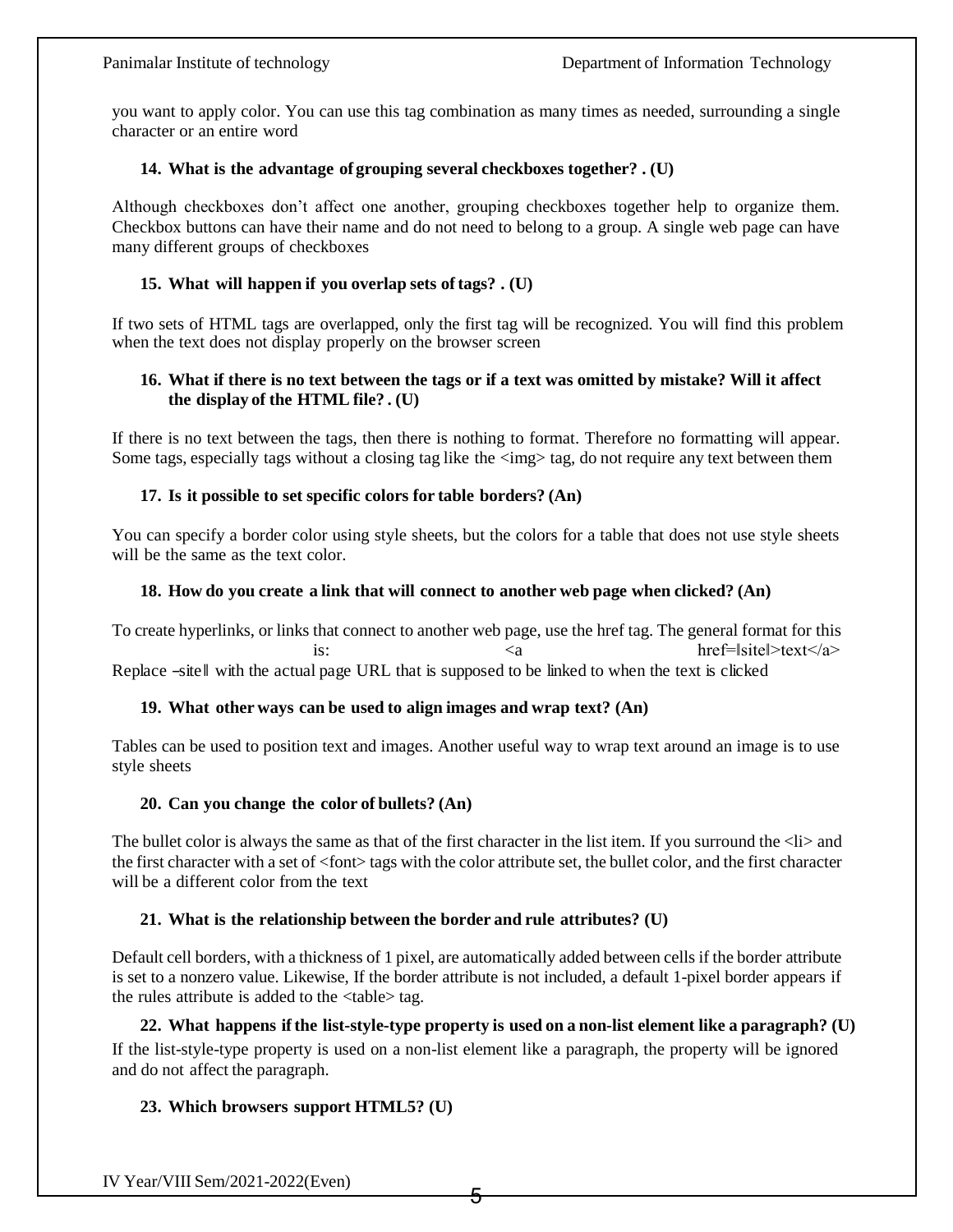The latest versions of Google Chrome, Apple Safari, Mozilla Firefox, and Opera all support most of the HTML5 features.

#### **24. Name two new tags included in the HTML 5(U)**

<Video> and <Audio> are new tags which are included in HTML5 version. They are mainly used as a replacement for Flash, Silverlight, and similar technologies to play multimedia items

#### **25. What is <figure> in HTML5? (U)**

This tag represents a piece of self-contained flow content. It is mostly used as a single unit as a reference the main flow of the document.

#### **26. What is the use of Canvas element? (U)**

The canvas element helps to build charts, graphs, bypass Photoshop to create 2D images and place them directly into HTML5 code

#### **27. What are the new FORM elements which are available in HTML5? (U)**

The new Form elements in HTML5 offers much better functionality than the earlier versions.

The tags given provided to carry out these functions are:

1) <datalist> – This tag is use to specify a list of options for input controls.

 $2)$  <keygen $>$  – This tag represents a key-pair generator field.

3) <output> – It represents the result of any scripting calculation.

#### **28. Tell me two benefits of HTML5 Web Storage(U)**

Two main benefits of HTML5 Web Storage:

It can store up to 10 MB data which is certainly more than what cookies have.

 Web storage data cannot be transferred with the HTTP request. It helps to increase the performance of the application

#### **29. What are two types ofWeb Storage in HTML5? (U)**

Two storage types of HTML5 are:

#### **Session Storage:It stores data of current session only. It means that the data stored in session storage clearautomatically when the browser is closed.**

#### **Local Storage:**

Local storage is another type of HTML5 Web Storage. In local storage, data is not deleted automatically when the current browser window is closed.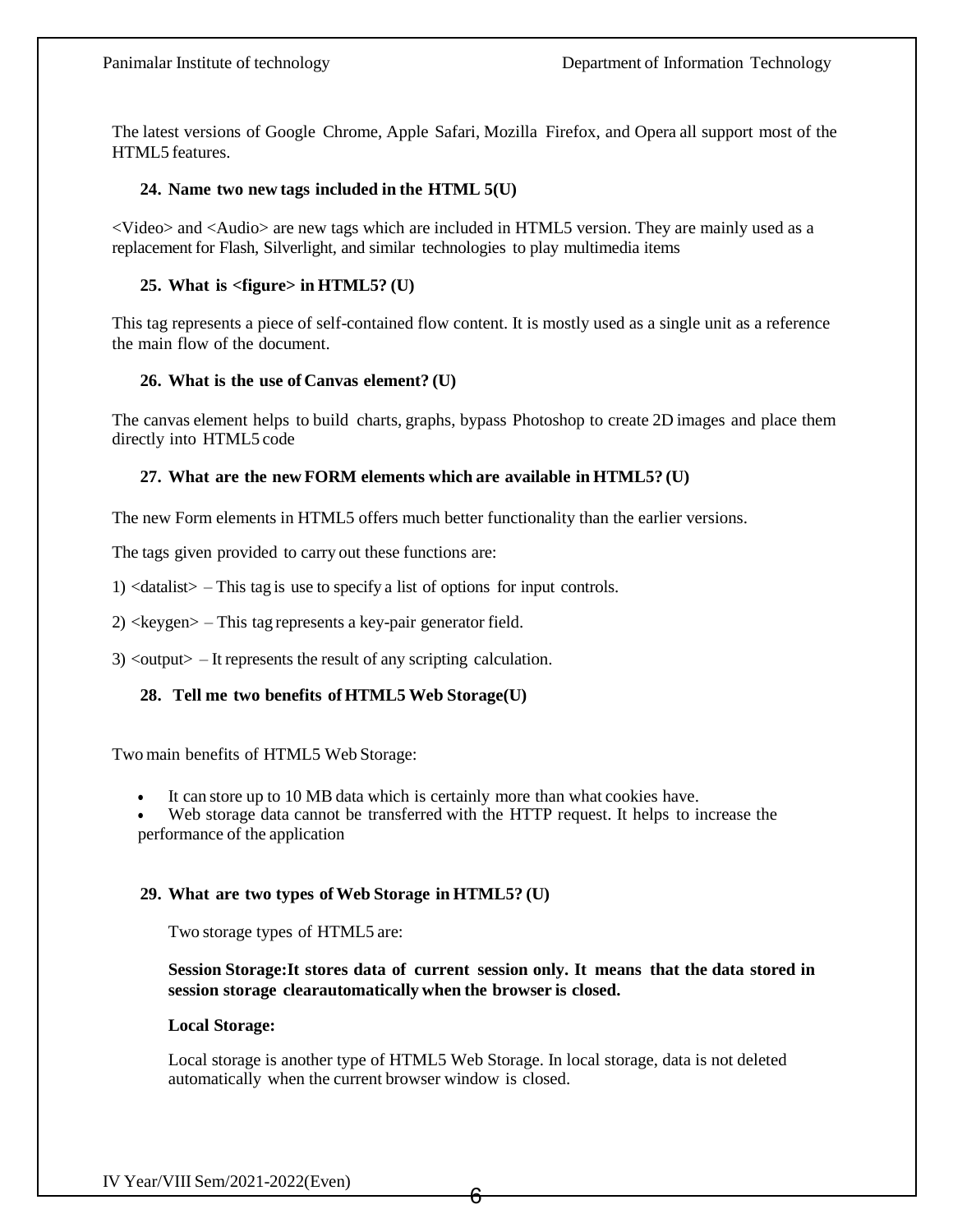#### **30. What is the Application Cache in HTML5 and why it is used? (U)**

The Application Cache concept means that a web application is cached. It can be accessible without the need for internet connection.

#### **31.** Explain **five new input types provided by HTML5 for forms? (U)**

Following are the important, new data types offered by HTML5:

- 1. Date:It allows the user to select a date.
- 2. datetime-local: This input type allows the user to select a date and time without time zone.
- 3. datetime: This input type allows the user to select a date and time with time zone.
- 4. month: It enables the user to select a month and year
- 5. email: These input fields used to contain an e-mail address.

#### **32. Explain the different types oflist supported by HTML.(U)**

There are three types of list supported by HTML

- 1. UNORDERED:A bulleted list
- 2. ORDERED:A numbered list
- 3. DEFINITION:A list of terms and definitions for each

# **Part-B**

- 1. Explain in detail the HTML Markup for Structure. Organize how tables are used?
- 2. Explain form controls in detail and create a web page with necessary form controls.
- 3. Examine the audio and video formats supported by HTML5. Also write in detail about video and audio encoding tools.
- 4. Explain in detail the linking to pages on the web and Linking within your own site with example. .
- 5. Explain in detail the working of web.
- 6. Explain in detail to add images in the web page with example.

# **UNIT –II CSS AND JAVASCRIPT**

# **PART-A**

#### **1. What are Style Sheets? (U)**

A style sheet provides a great deal of control over the presentation of a document.

#### **2. Mention the need for cascading style sheets.** (U)

Allow the information in the document to be presented without change in a variety of ways

Relatively easy to give all of the elements on a page consistent appearance

Both the document author and the person viewing the document can specify aspect of the document style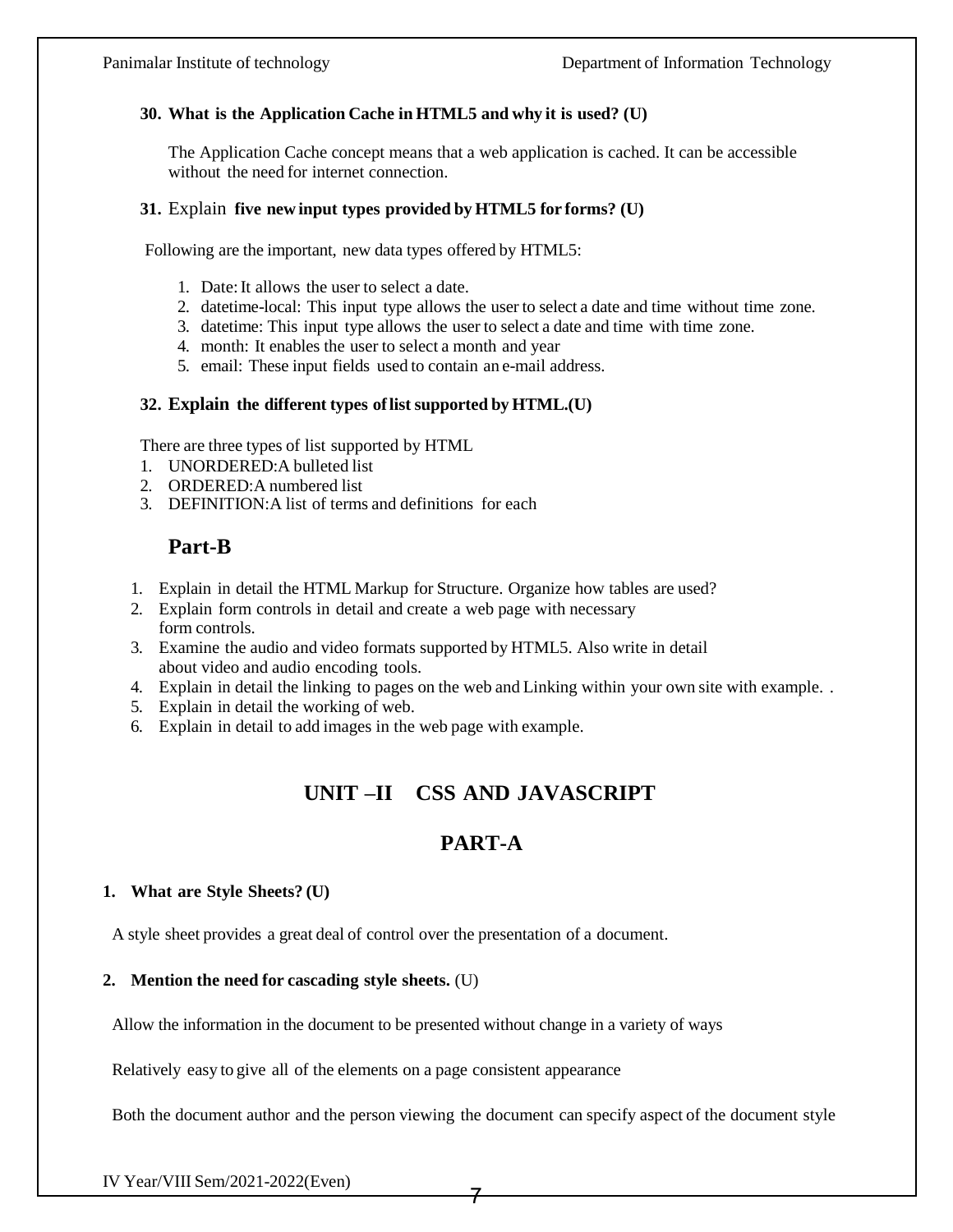as it is displayed by the browser

#### **3. What is the use of@import at-rule?** (U)

The @import at-rule is used to input one style sheet fie into another one. For e.g @import url(―common.css‖); will first read in rules from the file common.css before continuing with the other rules in this style sheet

#### **4. What are external style sheets?** (U)

The style sheets which has been stored in separate files and included in an HTML

documents through the use of a *link* element are known as external style sheets.

What is margin collapse?

When two consecutive block boxes are rendered (the first on top of the second), a special rule called margin collapse is used to determine the vertical separation between the boxes. As the name implies, two margins--the bottom margin of the first (upper) box and the top margin of the second (lower) box—are collapsed into a single margin.

#### **5. What are embedded style sheets?** (U)

A style sheet that is included in the content of a style element is known as an embedded style sheet

#### **6. What are the two methods ofimplementing style sheets?** (U)

The two methods of implementing styles to HTML elements are

Rule Cascading

Inheritance

#### **7. Give the syntax of CSS rule.** (U)

A CSS rule has two main parts: a selector, and one or more declarations: The selector is normally the HTML element you want to style. Each declaration consists of a property and a value. The property is thestyle attribute you want to change. Each property has a value

#### **8. Who could be the origin ofthe declaration?** (U)

The origin of a style sheet declaration is who wrote the declaration, the person who wrote the HTML document , the person who is viewing the document, or the person who wrote the browser software that is displaying the document. Specifically the *origin* can be one of the following. i) Author ii) User Agent iii) Use

#### **9. List out some primary CSS text properties.(An)**

Some of the primary CSS text properties are: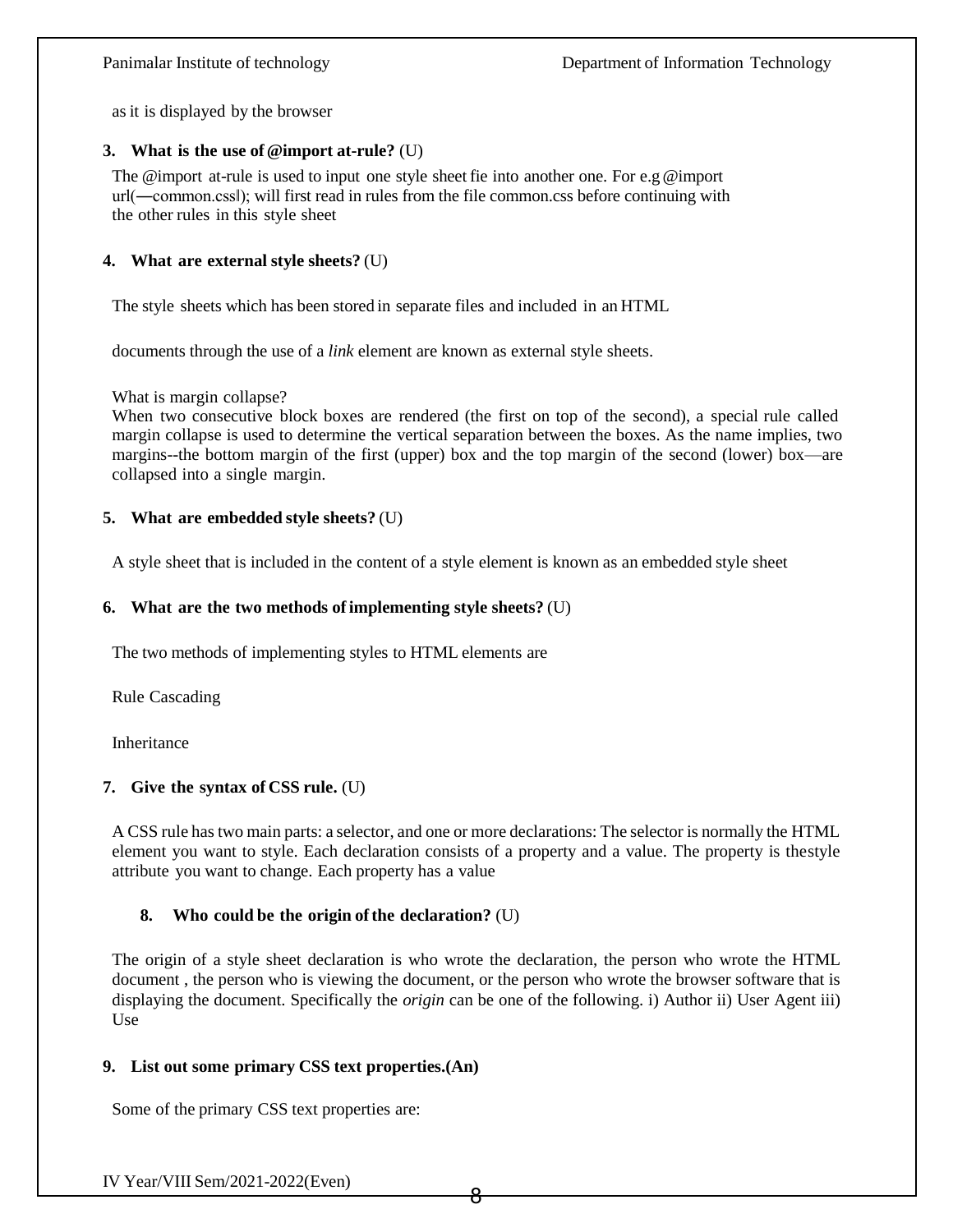#### TEXT-DECORATION, LETTER-SPACINGWORD-SPACINGTEXT-TRANSFORM

TEXT-INDENT

TEXT-ALIGN WHITE-SPACE

#### **10. Explain Normal Flow Box Layout.** (U)

It is a browser's standard rendering model (normal flow processing), where every HTML element rendered by the browser has a corresponding regular box that contains the rendered content of the element

#### **11. What is the use of***list* **style property?** (U)

The *list-style-type* property can be used to vary the default styles used for bulleted and numbered list items. It can be applied to the *li*, *ol, ul* element type

#### **12. What are the types of positioning?** (U)

Normal flow positioning Relative positioning Absolute positioning Float positioning

#### **13. Define font family?** (U)

Font family is a collection of related fonts, and a font is a mapping from a character

(Unicode Standard code point) to a visual representation of the character (a *glyph)*.

#### **14. List out the class ofselectors**(U)

i. ID Selectors

- ii. Class and pseudo-class selectors
- iii. Descendent and type selectors
- iv. Universal selectors

#### **15. What is a Javascript statement? Give an example.** (U)

A JavaScript statement is a command to a browser. The purpose of the command is to tell the browser what to do. This JavaScript statement tells the browser to write "Hello Dolly" to the web page: document. write ("Hello Dolly"); It is normal to add a semicolon at the end of each executable statement. Most people think this is a good programming practice, and most often you will see this in JavaScript examples on the web.

#### **16. Why JavaScript has been called** *dynamically typed language***?(An)**

JavaScript performs many conversions between data types automatically. It is also possible to store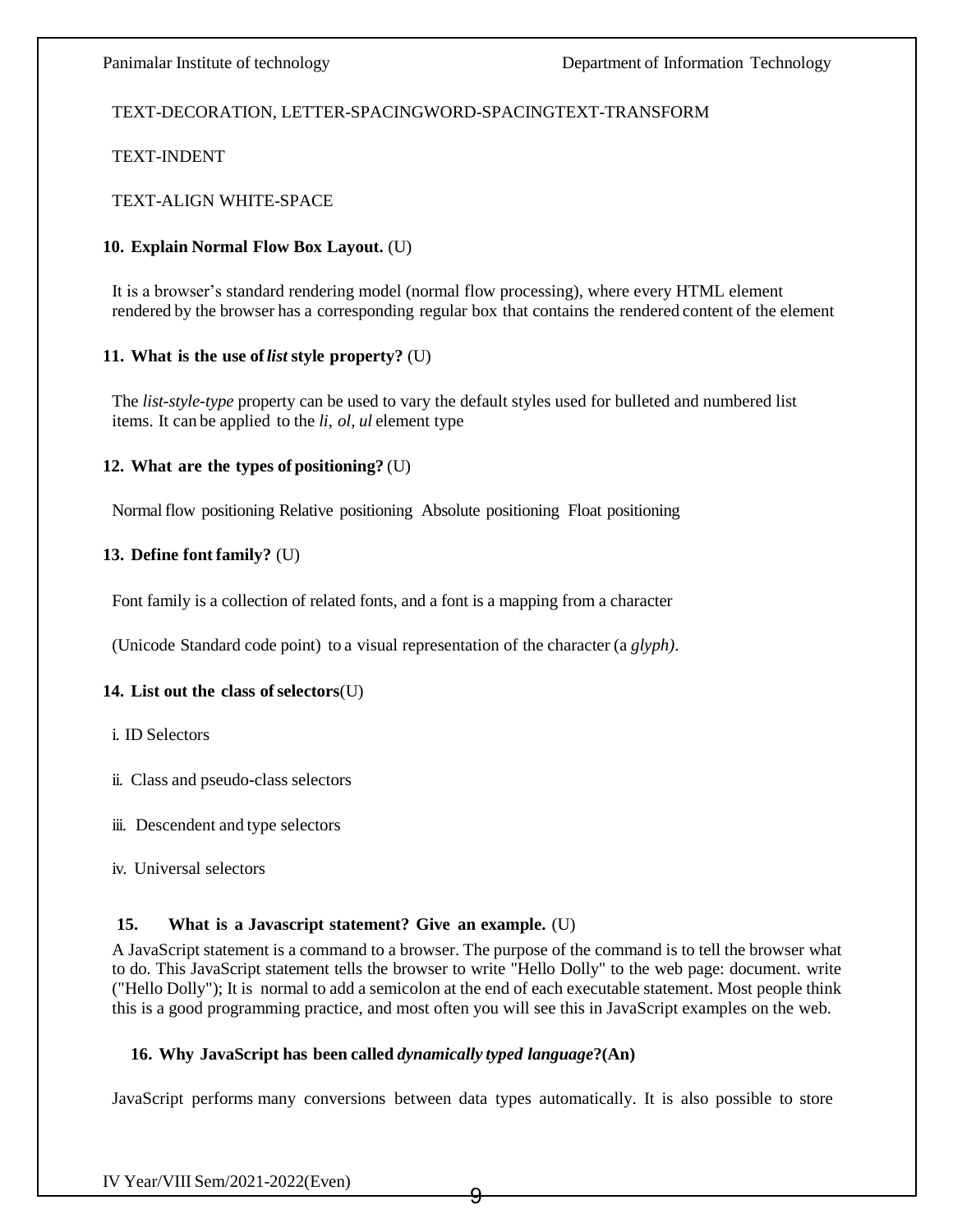different data types in the same variable which is not possible in other languages like Java and  $C_{++}$  which are called *statically typed languages.* According to the data type stored the type of the variable is determined and it is not necessary for variable type declaration. Hence JavaScript is called *dynamically typed language*

#### **17. What is the use of***typeof* **operator?** (U)

*typeof* is an operator that provides information about the data type of a value stored in a variable and also its use is to test that a variable has been defined before attempting to use it.

#### **18. What are the three types ofstatements in JavaScript?** (U)

Expression statement: that consists entirely of an expression

Block statement: that consists of set of statements enclosed in braces { } Keyword statement: that begin with keywords such as *var, if, for etc*

#### **19. What is Node object?** (U)

Every element in a document tree refers to a Node object. Some nodes of the tree are

JavaScript objects corresponding to HTML elements such *html* or *body.*

#### **20. What do you mean by** *document* **node? (U)**

The *document* object itself is considered to be DOM tree node with node type 9 and symbolic constant DOCUMENT\_NODE and it has its own properties and methods

#### **21. List out some properties of the** *document* **object.** (U)

The properties of document object are DOCTYPE, TITLE, BODY, COOKIE, URL, DOMAIN, REFERRER, CREATEELEMENT(STRING), CREATETEXTNODE(STRING), GETELEMENTBYID(STRING), GETELEMENTBYTAGNAME(STRING)

#### **22. Explain** *Event* **object. (U)**

In the DOM event model, when an event occurs, an instance of a host object named *Event* is created. This instance contains information about the event, including the type of event and a reference to the document node corresponding to the markup element that generated the event which is called the *event target*. The *Event i*nstance properties *type* and *target* provides this information.

#### **23.What is the important feature of dynamic positioning? (APRIL/MAY 2008)** (U)

**Dynamic positioning** allows you to tell the browser exactly where to put a block of content without using tables.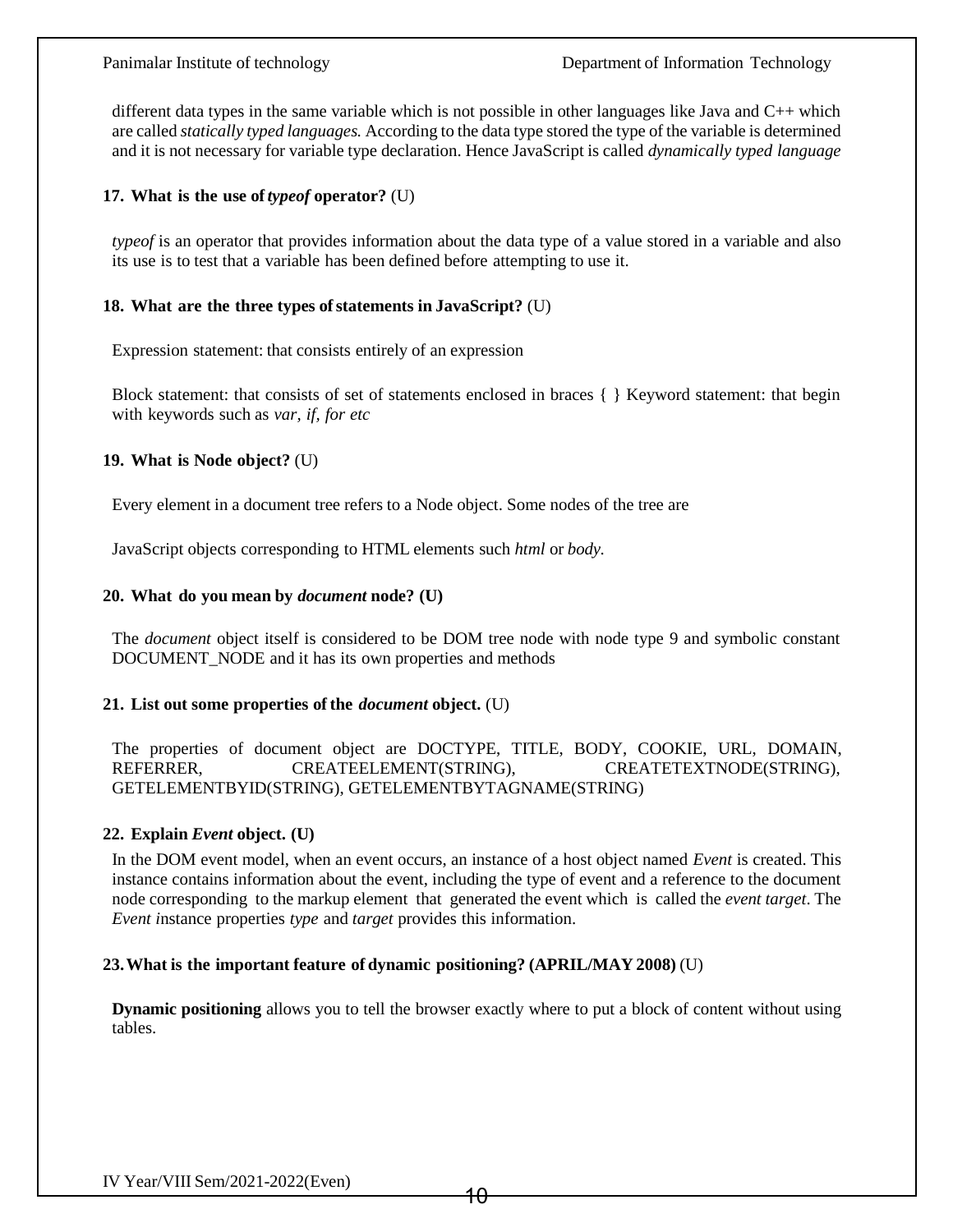#### **24. What is** *Event Listener?* **(U)**

*An Event Listener* is simply a function that takes a single argument that is an instance of an *Event.* A call to the addEventListener() method on a node object associates an event listener with a type of event occurring on that node.

#### **25. What are the types ofEvents?** (U)

- i. HTML intrinsic events
- ii. HTML Events
- iii. UI Events
- iv. Mutation Events

#### **26. List out some common** *window* **object methods.** (An)

alert(String), confirm(String), prompt(String, String), open(String, String) close(), focus(), blur(), print()

#### **27. List out some common** *window* **object methods related to time.** (An)

- i) setTimeout(String, Number)
- ii) clearTimeout(Number)
- iii) setInterval(String, Number)
- iv) clearInterval(Number)

#### **28. What is DHTML? (U)**

The combination of HTML plus JavaScript and the DOM is referred to as Dynamic HTML (DHTML), and an HTML document that contains scripting is called a *dynamic* document.

### **Part-B**

- 1. Discover the categories of selectors used in CSS. Explain with example.
- 2. Explain in detail the types of CSS with example.
- 3. Explain about adding multiple colours and backgrounds in CSS. Explain in detail about the formatting text?
- 4. Explain in detail padding, borders and margins with example.
- 5. Summarize the types of floating and positioning in CSS?
- 6. Identify the page layout type which resizes proportionally when the browser window resizes.
- 7. Inspect about Transition, Transforms and animation and its related properties.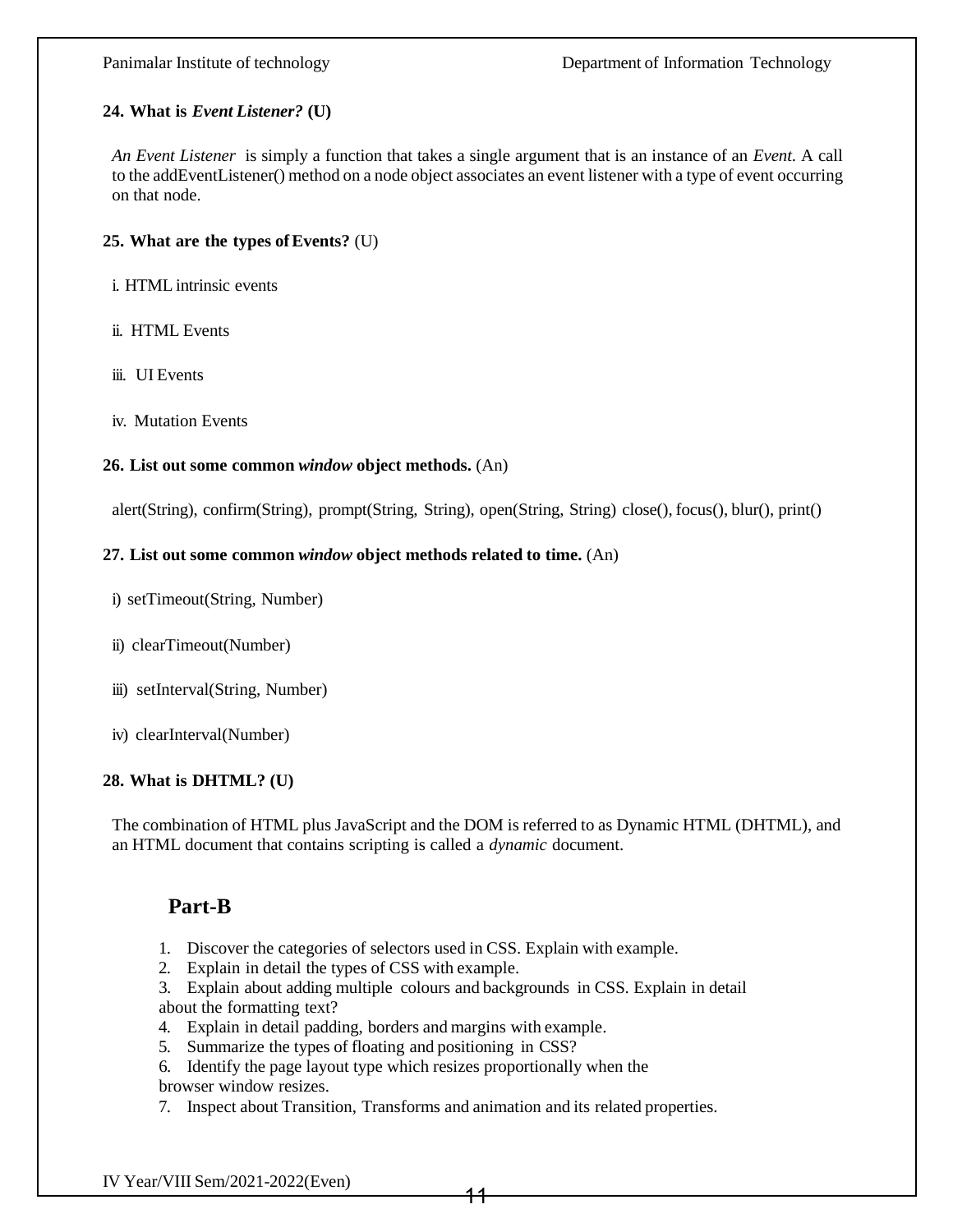8. Discuss in detail the javascript with example.

### <span id="page-11-0"></span>**UNIT III RESPONSIVE WEB DESIGN**

#### **1. What is SASS?** (U)

SASS (Syntactically Awesome Stylesheet) is a CSS pre-processor which helps to reduce repetition with CSS and saves time. It is more stable and powerful CSS extension language that describes style of document cleanly and structurally.

Why to use SASS?

- It is pre-processing language which provides indented syntax (its own syntax) for CSS.
- It allows writing code more efficiently and easy tomaintain.
- It is super set of CSS which contains all the features of CSS and is an open source pre-processor, coded in **Ruby**.
- It provides document style in good structure format than flat CSS.
- It uses re-usable methods, logic statements and some of the built in functions such as color manipulation, mathematics and parameter lists.
- **2. List out some features of SASS?** (U)
- It is more stable, powerful and compatible with versions of CSS.
- It is super set of CSS and is based on the JavaScript.
- It is known as syntactic sugar for CSS which means it makes easier way for user to read or express the things more clearly.
- It uses its own syntax and compiles to readable CSS.
- You can easily write CSS in less code within less time.
- It is an open source pre-processor which is interpreted into CSS.
- **3. What are advantages of SASS?** (U)
- It allows writing clean CSS in a programming construct.
- It helps in writing CSS quicker.
- It is superset of CSS which helps designers and developers work more efficiently and quickly.
- As Sass is compatible with all versions of CSS, we can use any available CSS libraries.
- It is possible to use nested syntax and useful functions such as color manipulation, mathematics and other values.
- **4. What are disadvantages of SASS?** (U)
- It takes time for developer to learn new features present in this pre-processor.
- If more number of people working on the same site, then will use the same preprocessor. Some people use the Sass and some people use the CSS to edit the files directly. So it will become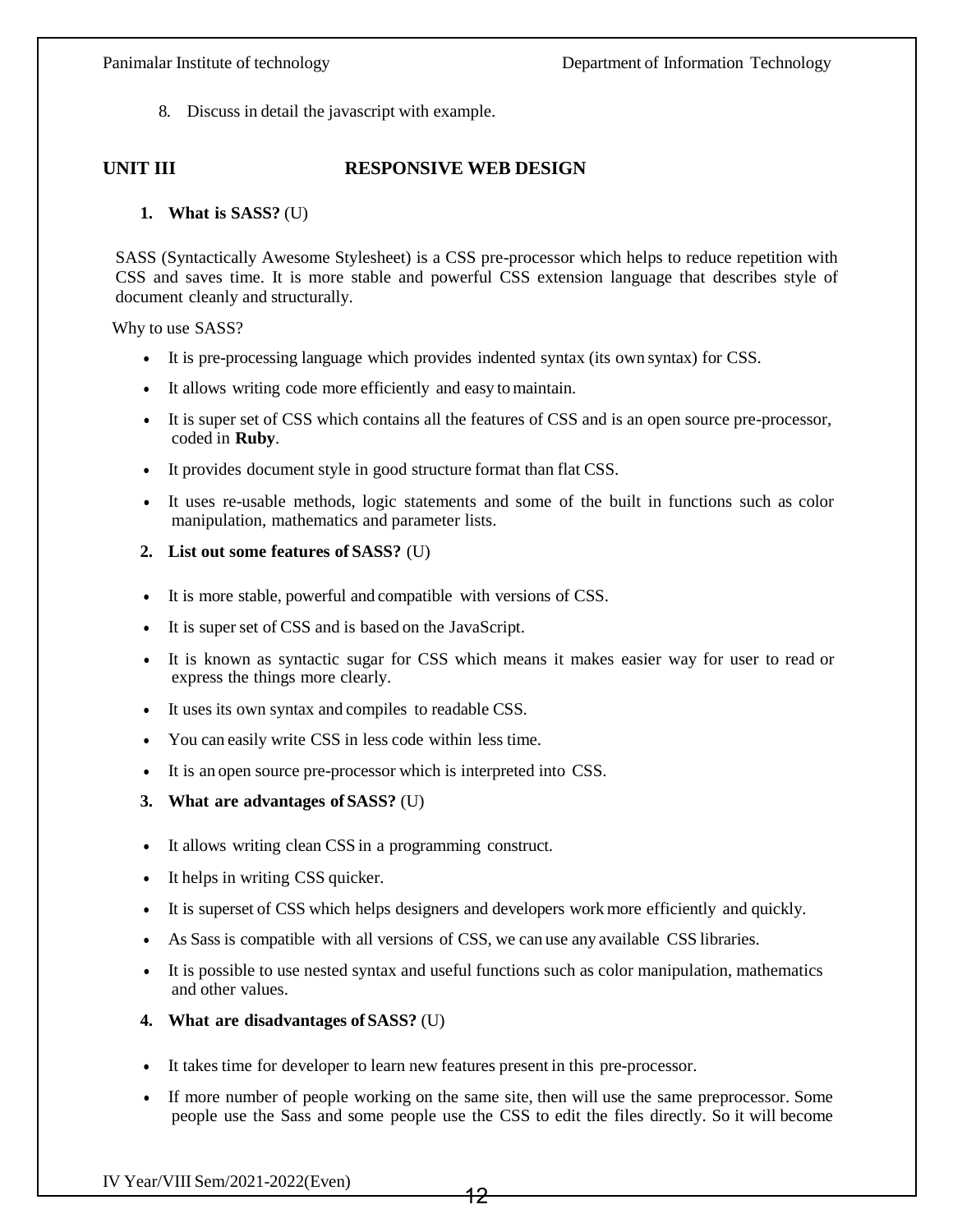difficult to work with site.

- There are chances of losing benefits of browser's built-in element inspector.
- **5. Name the two syntaxes supported by SASS?** (U)

SASS supports two syntaxes namely **SCSS** and **Indented** syntax.

- The **SCSS (Sassy CSS)** is an extension of CSS syntax that makes much easier to maintain large stylesheets and can recognize vendor specific syntax and many CSS. SCSS files use the extension **.scss**.
- The **Indented** is an older syntax and sometimes just called as **Sass**. Using this form of syntax, CSS can be written concisely. SASS files use the extension **.sass**.
- **6. In how many ways you can use the SASS?** (An)

You can use SASS in three different ways −

- As a command line tool
- As a Ruby module
- As a plugin for Rack enable framework
- **7. What are nested rules in SASS?** (U)

Nesting is combining of different logic structures. Using SASS, we can combine multiple CSS rules within one another. If you are using multiple selectors, then you can use one selector inside another to create compound selectors.

#### **8. How to refer parent selector in the SASS?** (U)

You can select the parent selector by using the **&** character. It tells where the parent selector should be inserted.

#### **9. How to write placeholder selector in SASS?** (U)

SASS supports *placeholder selector* using *class* or *id* selector. In normal CSS, these are specified with "**#**" or "**.**", but in SASS they are replaced with "**%**".

#### **10. Mention the different types of operations on the SASS?** (U)

There are 5 types of operations −

- Number Operations
- Color Operations
- String Operations
- Boolean Operations
- List Operations
- **11.** What are number operations?

It allows for mathematical operations such as addition, subtraction, multiplication and division.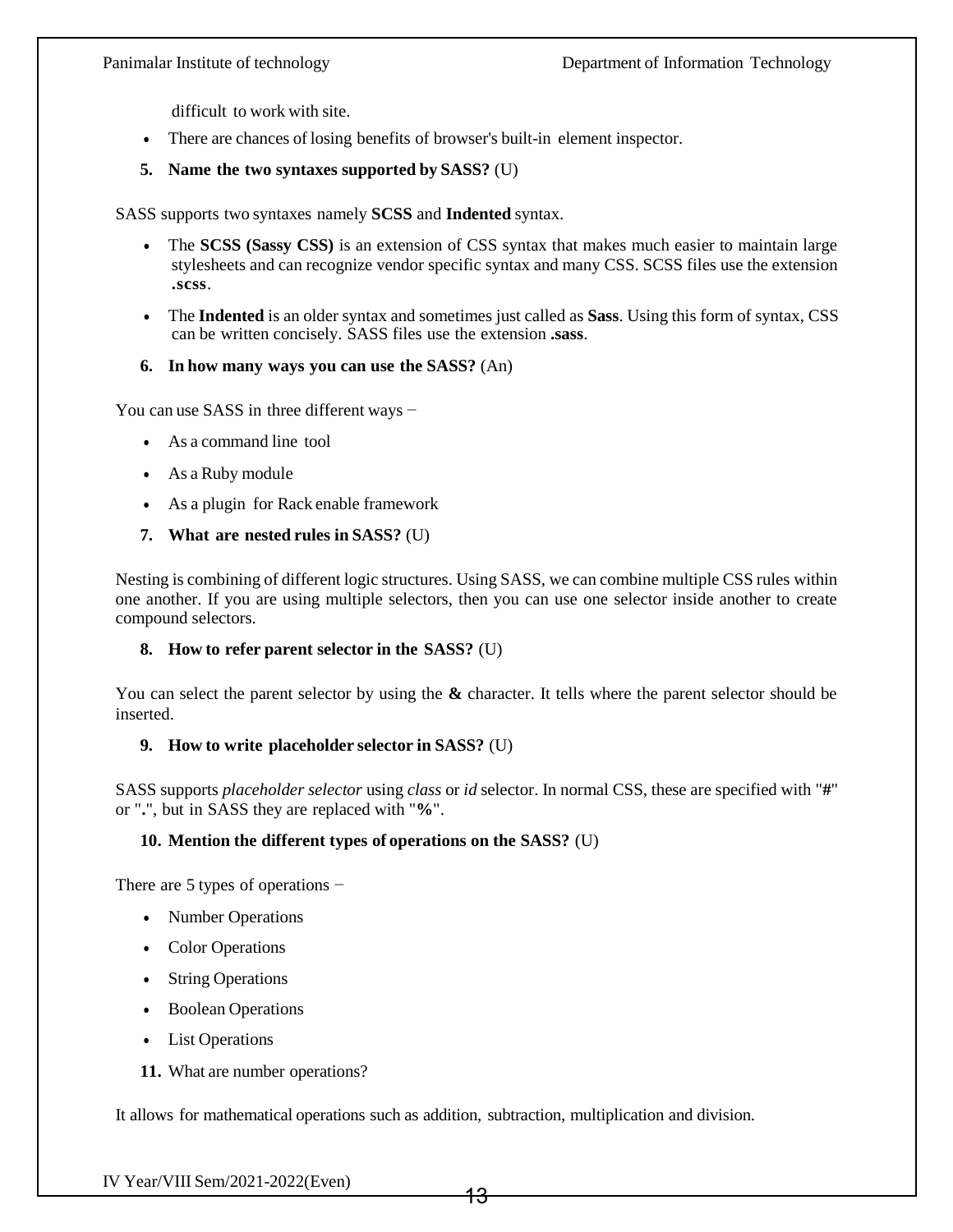#### **12. What are color operations?** (U)

It allows using color components along with arithmetic operations.

#### **13. What are list operations?** (U)

Lists represent series of values which are separated using commas or space.

#### **14. What are boolean operations?** (U)

You can perform boolean operations on Sass script by using and, or and not operators.

What are parentheses in SASS?

Parentheses is pair of signs which are usually marked off by round brackets () or square brackets [] which provides symbolic logic that affect the order of operations.

#### **15. What is interpolation in SASS?** (U)

It provides SassScript variables in selectors and property names using **#{ }** syntax. You can specify variables or property names within the curly braces.

#### **16. What is variable defaults?** (U)

You can set default values for variables by adding *!default* flag to the end of the variable value. It will not re-assign the value, if it is already assigned to the variable.

#### **17. What is import directive?** (U)

It directly takes the filename to import and all the imported files will get combined in a single CSS file.

#### **18. What is media directive?** (U)

It set style rule to different media types.

#### **19. What is extend directive?** (U)

It is used to share rules and relationships between selectors. It can extend all another class styles in one class and can also apply its own specific styles.

#### **20. What is at-root directive?** (U)

It is is a collection of nested rules which is able to make style block at root of the document.

#### **21. What is @if directive?** (U)

It is used to selectively execute the code statements based on the result of the evaluating an expression.

#### **22. What is @else if directive?** (U)

The @else if statements are used with the @if directive, whenever the @if statement fails then the @else if statements are tried and if they also fails then the @else is executed.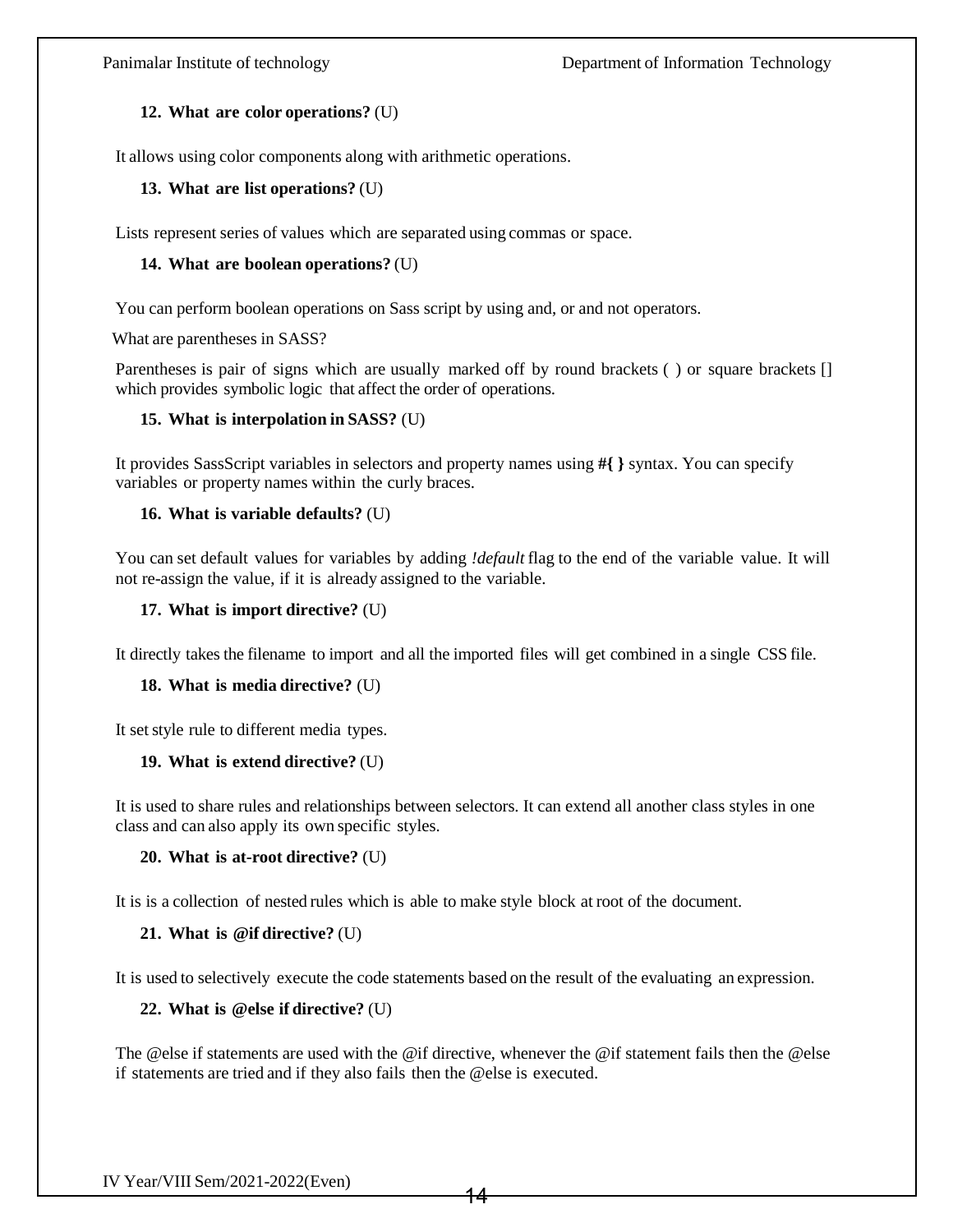#### **23. What is @for directive?What is @each directive?** (U)

In @each directive, a variable is defined which contains the value of each item in a list.

#### **24. What is @mixin directive?** (U)

It is used to define the mixins that includes optionally the variables and argument after the name of the mixin.

#### **25. What is @include directive?** (U)

It is used to include the mixin in the document and styles defined by the mixin can be included into the current rule.

#### **26. What are mixin arguments?** (U)

The SassScript values can be taken as arguments in mixins which are given when mixin is include and are available as variable within the mixin.

#### **27. Mention the two types of mixin arguments?** (U)

There are two types of mixin arguments –

- Keyword Arguments
- Variable Arguments
- **28. What are mixin arguments?** (U)

The SassScript values can be taken as arguments in mixins which are given when mixin is include and are available as variable within the mixin.

#### **29. Mention the two types of mixin arguments?** (U)

There are two types of mixin arguments –

- Keyword Arguments
- Variable Arguments

#### **30. What are keyword arguments?What are variable arguments?** (U)

Variable arguments are used to pass any number of arguments to mixin. It contains keyword arguments passed to the function or mixin.

#### **31. What are function directive?** (U)

Using function directive, you can create your own function and use them in your script context or can be **used with any value.**

#### **32. What is SASS output style?** (U)

The CSS file that the SASS generates consists of default CSS style which reflects the structure of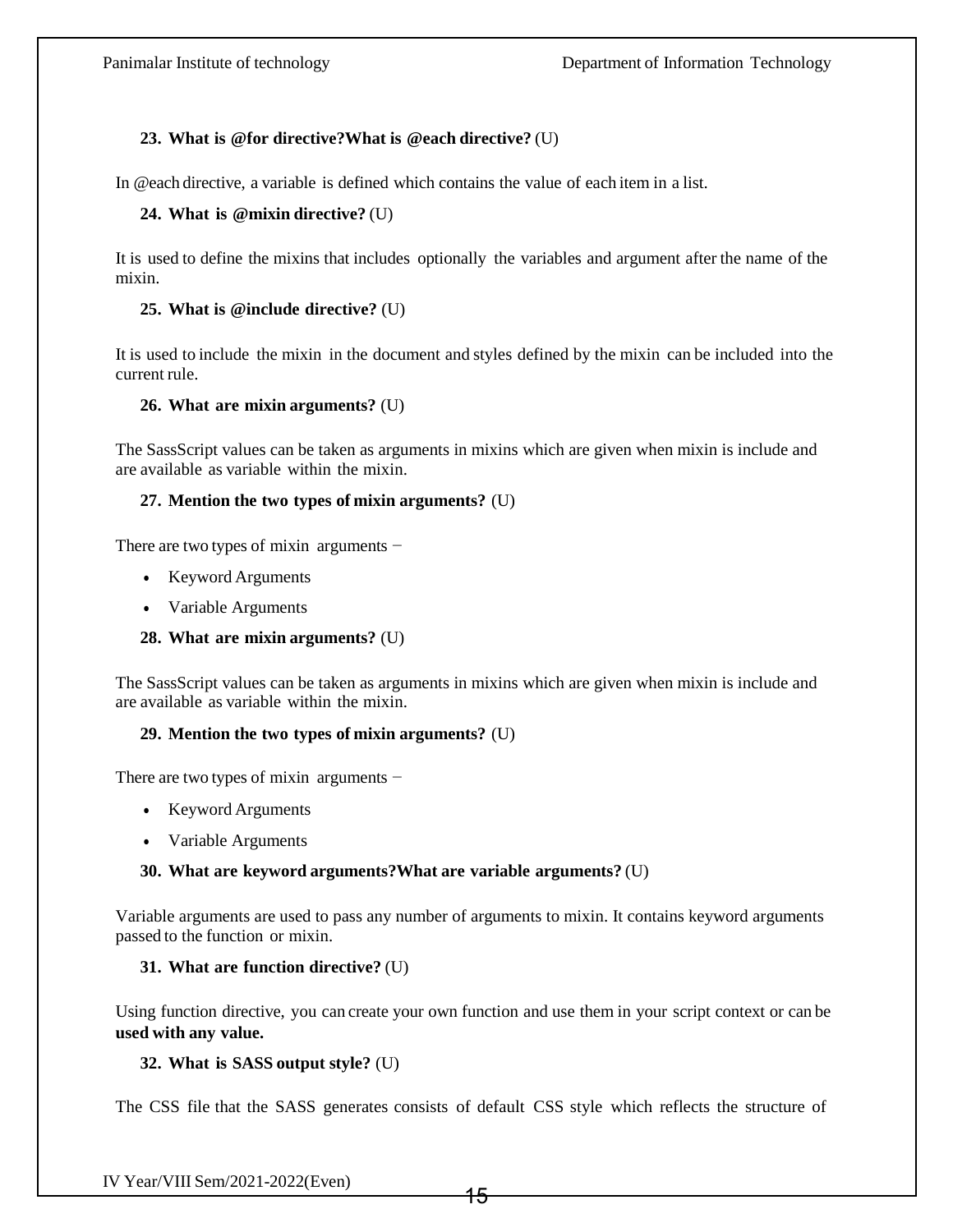document. The default CSS styling is good but might not be suitable for all situations.

#### **33. What is nested CSS style?** (U)

Nested style is default styling of SASS. This way of styling is very useful when you are dealing with large CSS files.

#### **34. What is expanded CSS style?** (U)

In expanded output styling, each property and rule has its own line. It takes more space compared to nested CSS style.

CSS properties can be declared in two ways −

- Properties can be declared similar to CSS but without **semicolon(;)**.
- **colon(:)** will be prefixed to every property name.

#### **35. What is shorthand for writing @mixin and @include directives?** (An)

You can use = for @mixin directive and + for @include directive which requires less typing and makes your code simpler, and easier to read.

#### **36. Which command is used to watch the file and update the CSS whenever SASS file changes?Whatare comments in SASS?** (An)

Comments take up entire line and enclose all the text nested under them and they are line-based in indented syntax.

#### **37. Which command is used to run SASS code from the command line?** (An)

sass input.scss output.css

#### **38. What are the CSS specifications for character encoding of stylesheets?How many types are there in comments?** (An)

Sass supports two types of comments −

- **Multiline comments** − These are written using /\* and \*/. Multiline comments are preserved in CSS output.
- **Single line comments** − These are written using **//** followed by comments. single line comments are not preserved in CSS output.

#### **39. Which one is a server-side solution for implementing responsive**

#### **images?(U)**

[http://adaptive-images.com](http://adaptive-images.com/)

Which one is not included in the framework?

button styles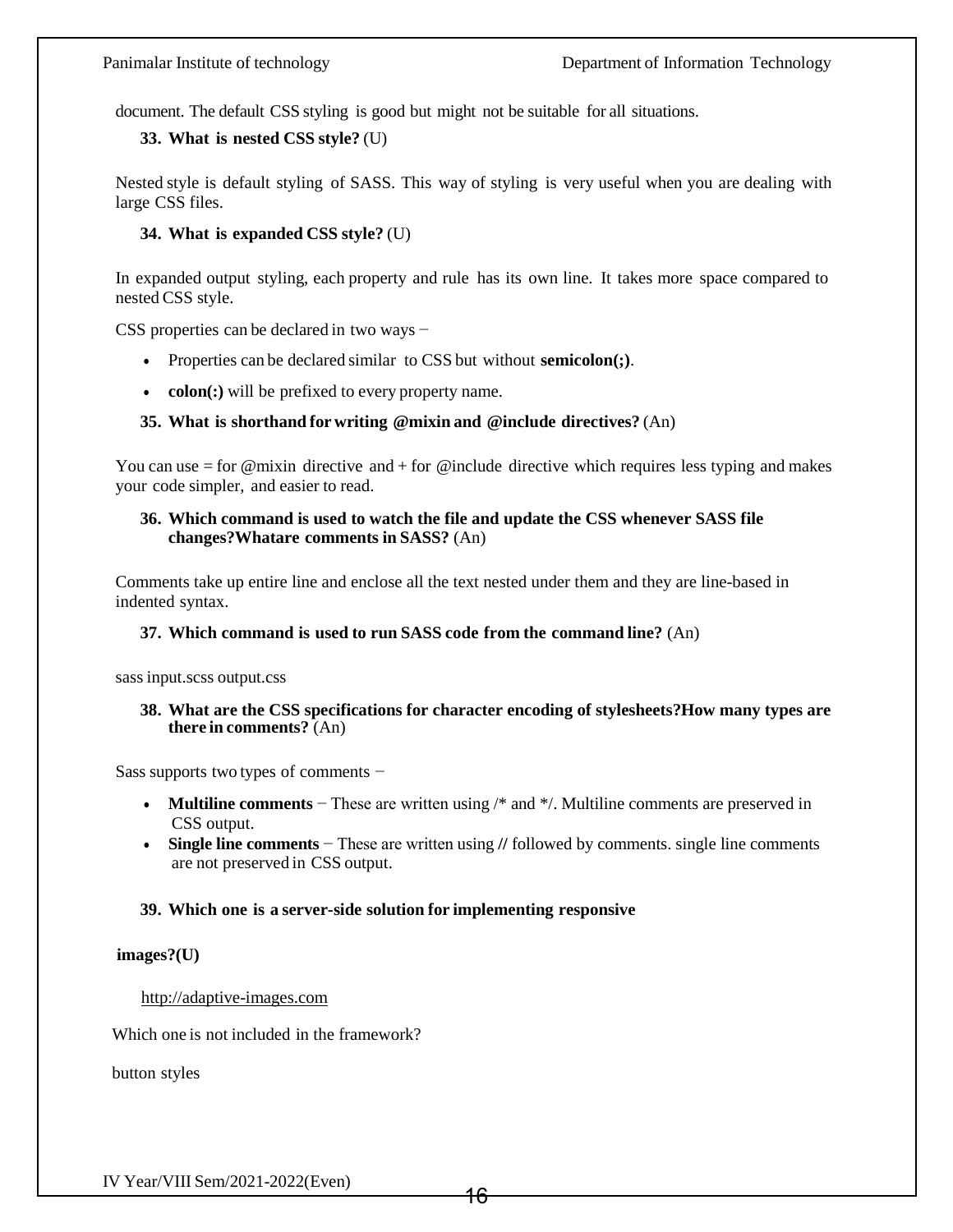#### **40. What should be the set value of the background-size property such that image will fit in the content area? (U)**

100%100%, If the background-size property is set to ―contain‖, the background image will scale and will try to fit in the content area. Still, the image will keep its aspect ratio i.e. the proportional relationship between the image's width and height.

#### **41. Which tag is used to let control over the viewport? (U)**

<meta>

#### **42. Which plugin allows the element to become locked or sticky? (An)**

.affix, Affix plugin allows an element to become affixed i.e. sticky or locked to an area on the page. It toggles position:fixed on and off, .alert-link is used on links inside alerts to add matching colored links.

#### **43. Which is a container for slide items? (An)**

.carousel-inner is a container for slide items, .carousel-caption creates a caption text for each slide in the carousel, .carousel-control is container for next and previous links, .carousel-indicators adds little dots at the bottom of each slide

#### **44. What clears floats? (U)**

.clearfix clears floats, .close indicates a close icon, .checkbox ia a container for checkboxes, .col-\*-\* is a responsive grid (span 1-12 column), extra small devices phones (<786px), tablets (>=786px), medium devices desktops (>=992px), large devices desktops (>=1200px).

To enable slideshow, what we should not be included?

To construct HTML for slideshow simply wrap the content or the images within unordered list element with data-orbit. For enabling slideshow we will need to include jquery.js, foundation.js, foundation.orbit.js or zepto.js within HTML.

#### **45. Which class is used to separate links in dropdown menu? (An)**

.divider class is there to separate links in dropdown menu with thin horizontal border, .dl-horizontal lines up the terms <dt> and descriptions <dd> in <dl> elements side-by-side, .dropdown creates a toggleable menu that allows user to choose one value from predefined list.

#### **46. Which class adds a rounded border around an element? (An)**

.well adds a rounded border around an element with gray background color and some padding, .well-lg is a large well i.e. for more padding, .well-sm is a small well with less padding.

#### **47. Which class is a container for responsive columns? (An)**

.row class is for container for responsive columns, .small creates a lighter, secondary text in any heading, .sr-only hides an element on all devices except for screen readers, .show class shows an element.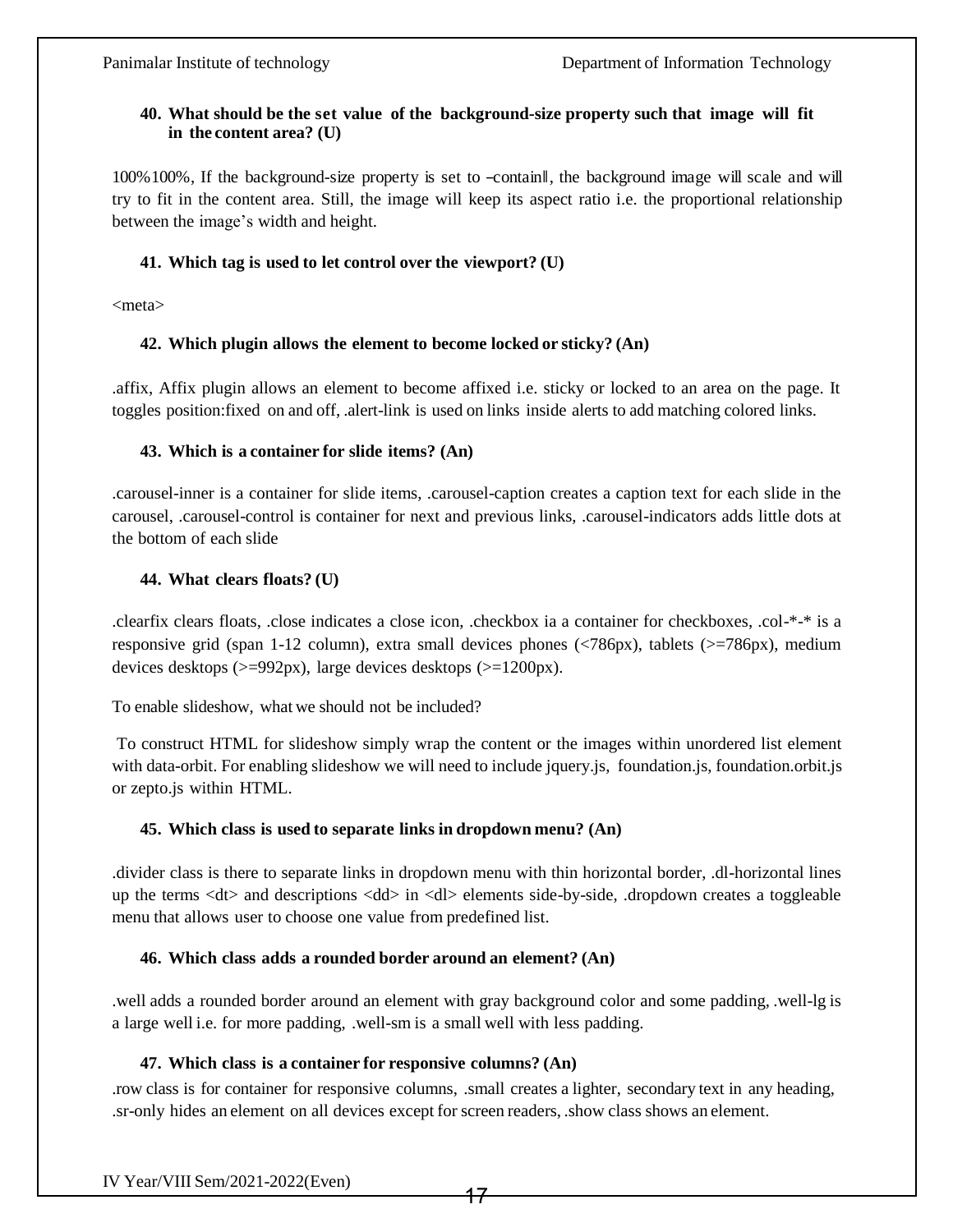#### **48. Which class is a container for progress bars? (An)**

progress class is a container for progress bars, .progress-bar creates a progress bar, .progress-bar-success creates a green progress bar and indicates success, .progress-bar-info shows light-blue progress bar indicating information.

#### **49. Which of the following aligns media objects? (An)**

.media aligns media objects like images or videos often used for comments in a blog post, .media-body specifies the text that should appear next to media object, .media-list creates nested media lists, .mediaobject indicates a media object

#### **50. Which shapes an image to a thumbnail? (An)**

.img-thumbnail shapes image to a thumbnail (borders), .img-rounded adds rounded crners to an image, .img-responsive makes an image responsive, .img-circle shapes an image to a circle, it is not supported in IE8 and earlier versions

#### **51. Which is not a container for embedded content? (An)**

.embed-responsive-item is used inside .embed-responsive, scales the video nicely to the parent element, .embed-responsive, .embed-responsive-16by9, .embed-responsive-4by3 are containers for embedded content. They creates given aspect ratio embedded content.

# **Part-B**

**1.** What are the basic concepts of SAAS for Responsive Web Design?

**2.** Demonstrate CSS grids along with its pros and cons. Explain in detail CSS Frameworks.

**3.** Explain in detail the marking content with HTML 5 and mobile first or desktop first

**4.** Illustrate building a sample page with Flex box. Explain in detail about UI

**5.** Examine the meaningful Typography for Responsive Web Design.

<span id="page-17-0"></span>Explain how Images and Videos are added in Responsive Web Design.

# **UNIT IV WEB PROJECT MANAGEMENT**

# **PART-A**

#### **1. What is a project?(U)**

The dictionary definitions put a clear emphasis on the project being a planned activity. A project is a unique venture with a beginning and an end, conducted by people to meet established goals within parameters of cost, schedule and quality.

#### **2. What are the characteristics of a project? (U)**

- o Non-routine tasks are involved
- o Planning is required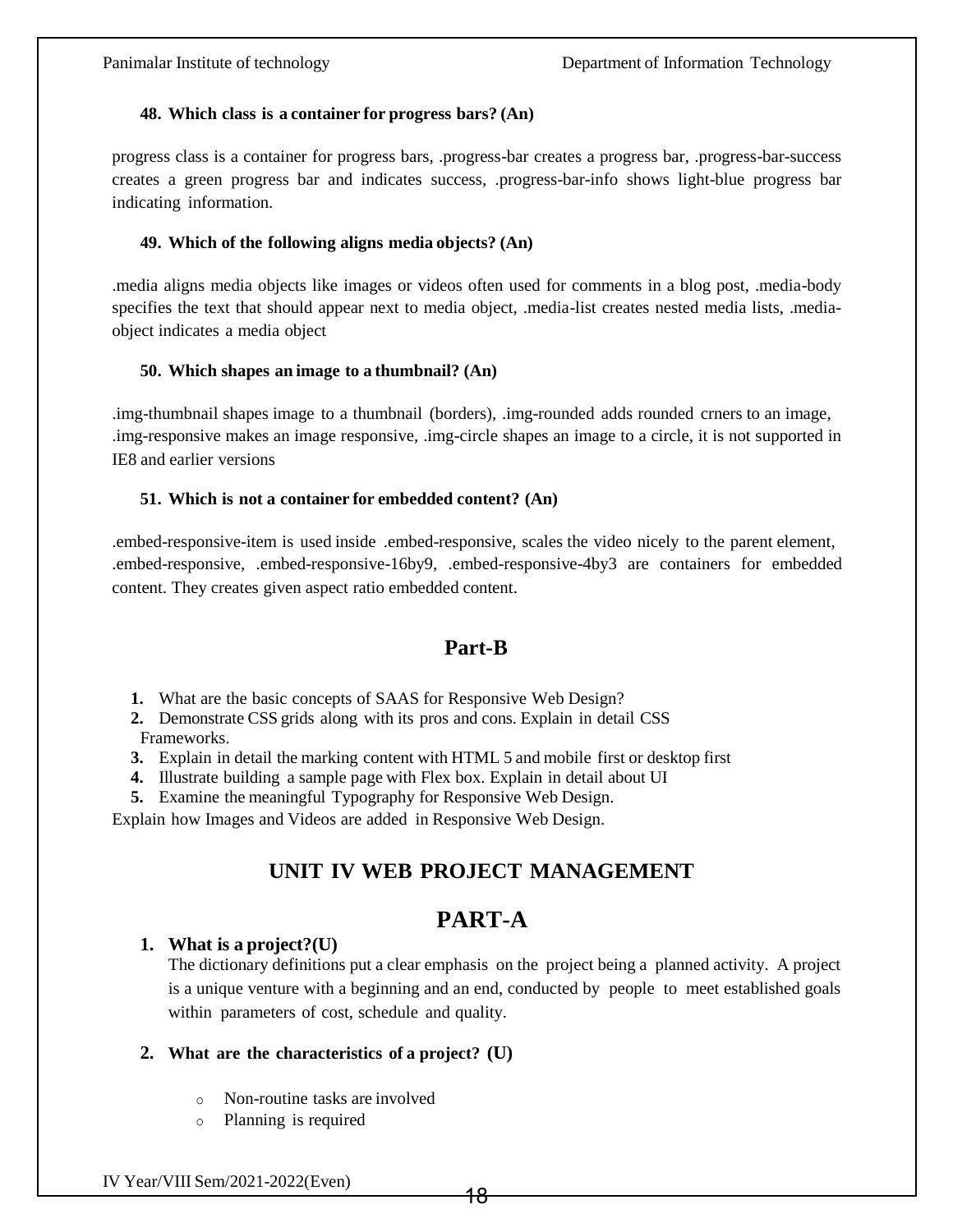- o Specific objects are to be met or a specified product is to be correct
- o The project has a predetermined time span

#### **3. Why organize an activity or job as a project? (U)**

- o It allows you to better structure and organize the tasks that need to be performed
- o Well-developed approaches and tools are available for managing projects
- o Easy-to-use software is available for scheduling and budgeting projects.

#### **4. Define Feasibility Study. (U)**

It is based on an outline design of system requirements in terms of Input, Processes, Output, Fields, Programs, and Procedures. This can be quantified in terms of volumes of data, trends, frequency of updating, etc.

#### **5. What is meant by planning? (U)**

Planning as a process involves the determination of future course of action, that is, why an action, what action, how to take action, and when to take action. These why, what, how, and when are related with different aspects of planning process.

#### **6. What are the phases in software development life cycle? (U)**

- o Requirement analysis
- o Architecture design
- o Detailed design
- o Code and test
- o Integration
- o Qualification testing.
- o Installation.
- o Acceptance support

#### **7. Define Requirement Analysis. (U)**

This investigates what the potential users and their managers and employers require as features

and qualities of the new system.

#### **8. What is meant by qualification testing? (U)**

The system, including the software components, has to be tested carefully to ensure that all the requirements have been fulfilled.

#### **9. What is management? (U)**

Management can be defined as all activities and tasks undertaken by one or more Persons for the purpose of planning and controlling the activities of others in order to achieve objectivesor complete an activity that could not be achieved by others acting independently.

#### **10. What are the problems with software project from manager's point ofview?(May/Jun2013) (U)**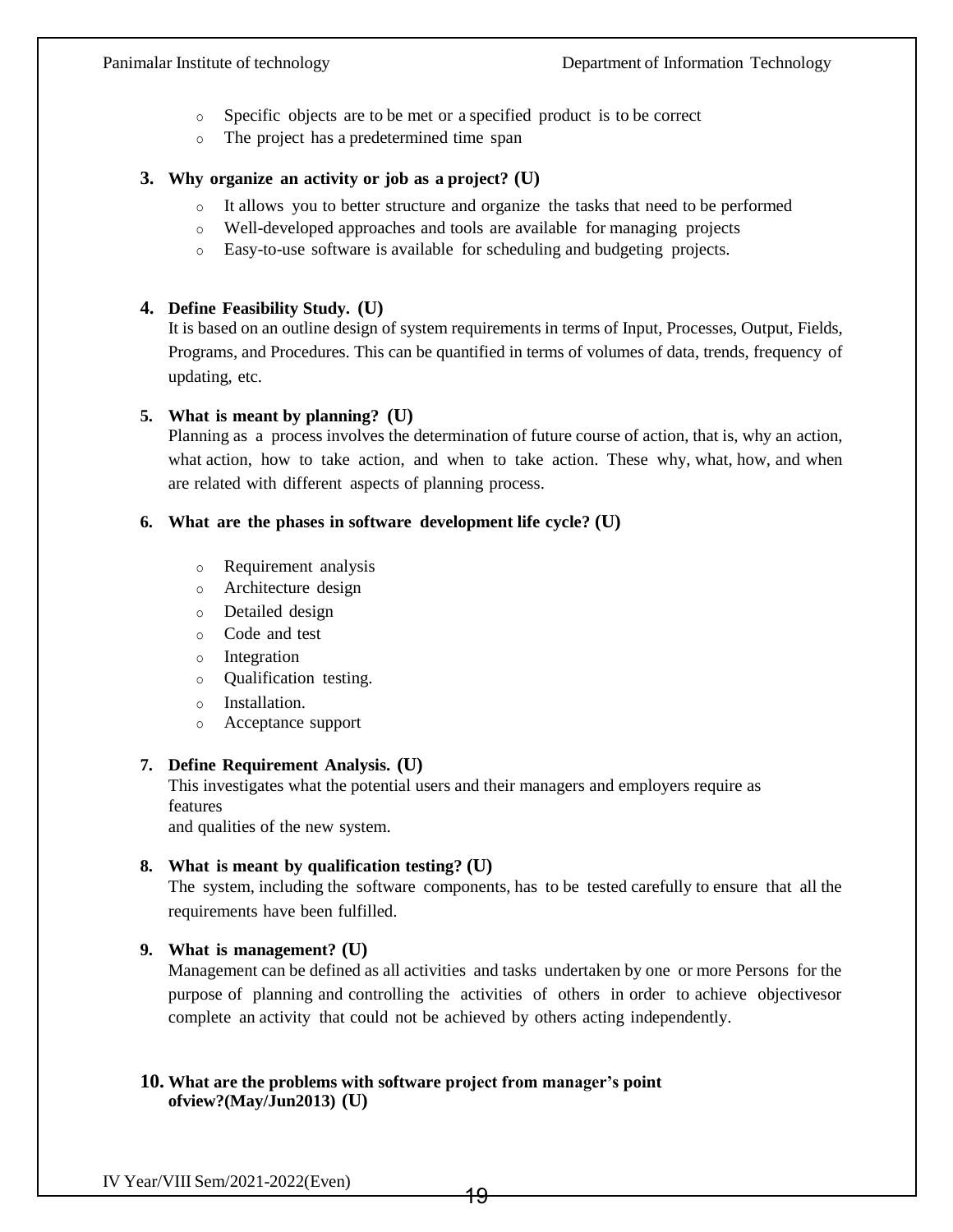- o Poor estimates and plans.
- o Lack of quality standards and measures.
- o Lack of techniques to make progress visible.
- o Lack of guidance about organizational Decisions.
- o Poor role definition. 6.Incorrect success criteria

#### **11. What are the steps involved in step wise planning? (U)**

- o Identify project scope and objectives.
- o Identify project infrastructure.3.Analyze project characteristics.
- o Identify project products and activities.
- o Estimate effort for each activity.
- o Identify activity risks.
- o Allocate resources.
- o Review / publicize plan9. Execute plan/ lower levels of planning.

#### **12. Explain the steps involved in to identify activity risks. (U)**

The first thing to understand in risk management is that it's a on-going activity. It's not about identifying risks upfront and then forging ahead regardless. It's too easy to forget the risks once the project is started and fail to recognize and raise new risks when the project is underway.

The key steps to risk management are summarized below.

- Risk Assessment
- Risk Reduction /Minimization/ Containment
- Risk Monitoring
- Risk Reporting
- Risk Evaluation

#### **13. Explain the steps in project planning with case studies example. (U)**

Define

- Project goal
- Project deliverables
- Project schedule
- Supporting plans

#### **14. Define project Evaluation. (U)**

**Project evaluation** is a systematic method for collecting, analyzing, and using information to answer questions about projects, policies and programs, particularly about their effectiveness and efficiency.

#### **15. Define technical assessment.(may/Jun2013) (U)**

Technical assessment of a proposed system consists of evaluating the required functionality against

the hardware and software available. Organizational policy aimed at the provision of a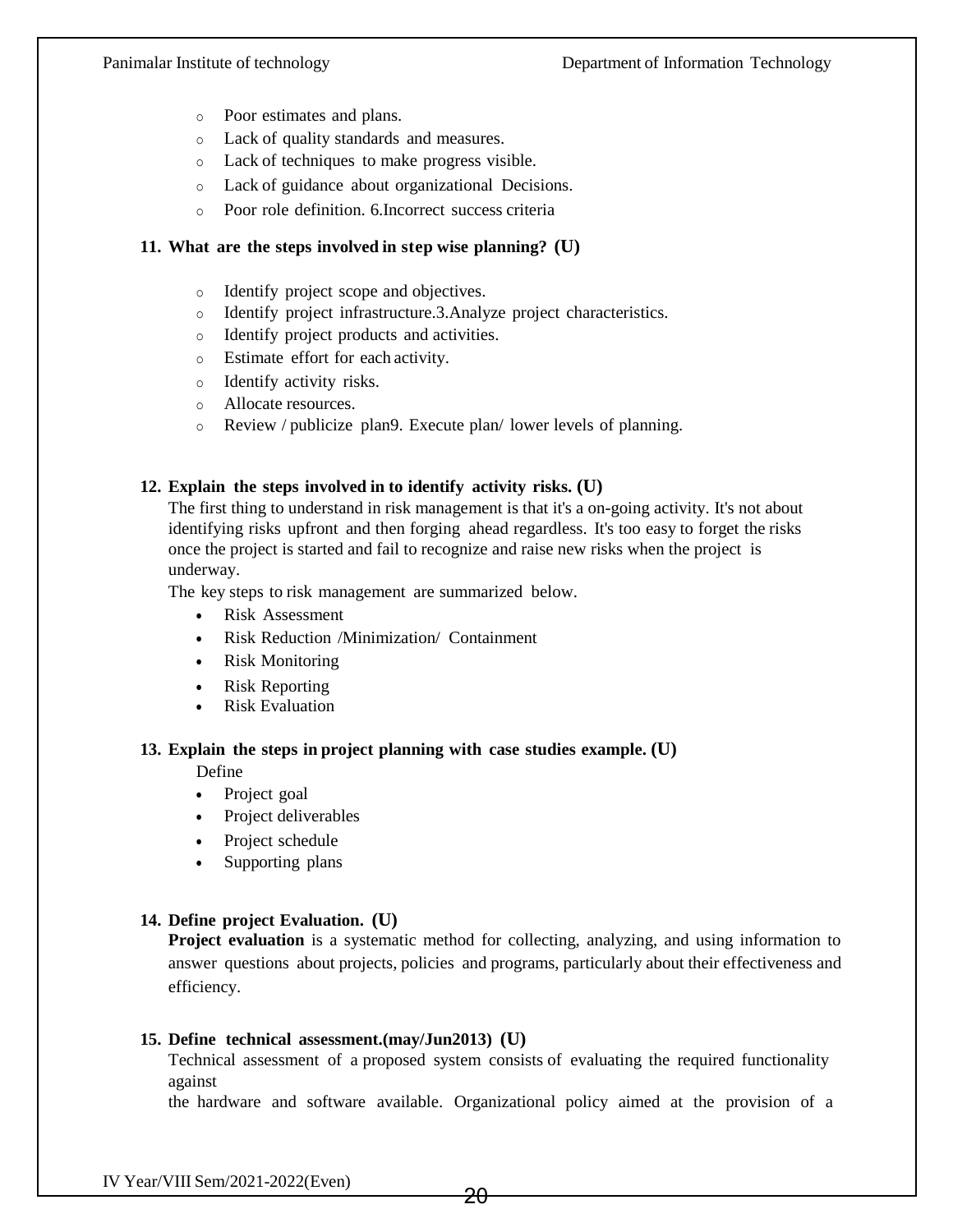uniform and consistent hardware/software infrastructure is likely to place limitations on the nature of technical solutions that might consider.

#### **16. Define development costs. (U)**

Development costs include the salaries and other employment costs of the staff involved inthe development project and all associated costs.

• TDEV = 3  $(pM)(0.33+0.2*(B-1.01))$ 

• PM is the effort computation and B is the exponent computed as discussed above (B is 1 for the early prototyping model). This computation predicts the nominal schedule for the project.

#### **17. What are the steps involved in Activity Planning? (U)**

- o Ensure that the appropriate resources will be available precisely when required.
- o Avoid different activities competing for the same resources at the same time.
- o Produce a detailed schedules showing which staff carry out each activity.
- o Produce a timed cash flow forecast.

#### **18. Write short notes on WBS. (U)**

This involves identifying the main tasks required to complete a project and then breaking each of

these down into set of lower-level tasks.

#### **19. Write short notes on control. (U)**

Control uses the information supplied by the monitoring techniques in order to bring project actual results in line with stated project performance standards.

#### **20. Define slip chart. (U)**

A slip chart is a very alternative favored by some project managers who believe it provides a more

Striking visual indication of those activities that are not progressing to schedule the more the slip line bends, the greater variation from the plan.

#### **21. Define Gantt Chart. (U)**

One of the simplest and oldest techniques project progress is the Gantt -chart this is essentially an

activity bar chart indicating scheduled activity dates and duration frequently augmented with activity floats.

#### **22. What are the services to be provided in contracts? (U)**

o Training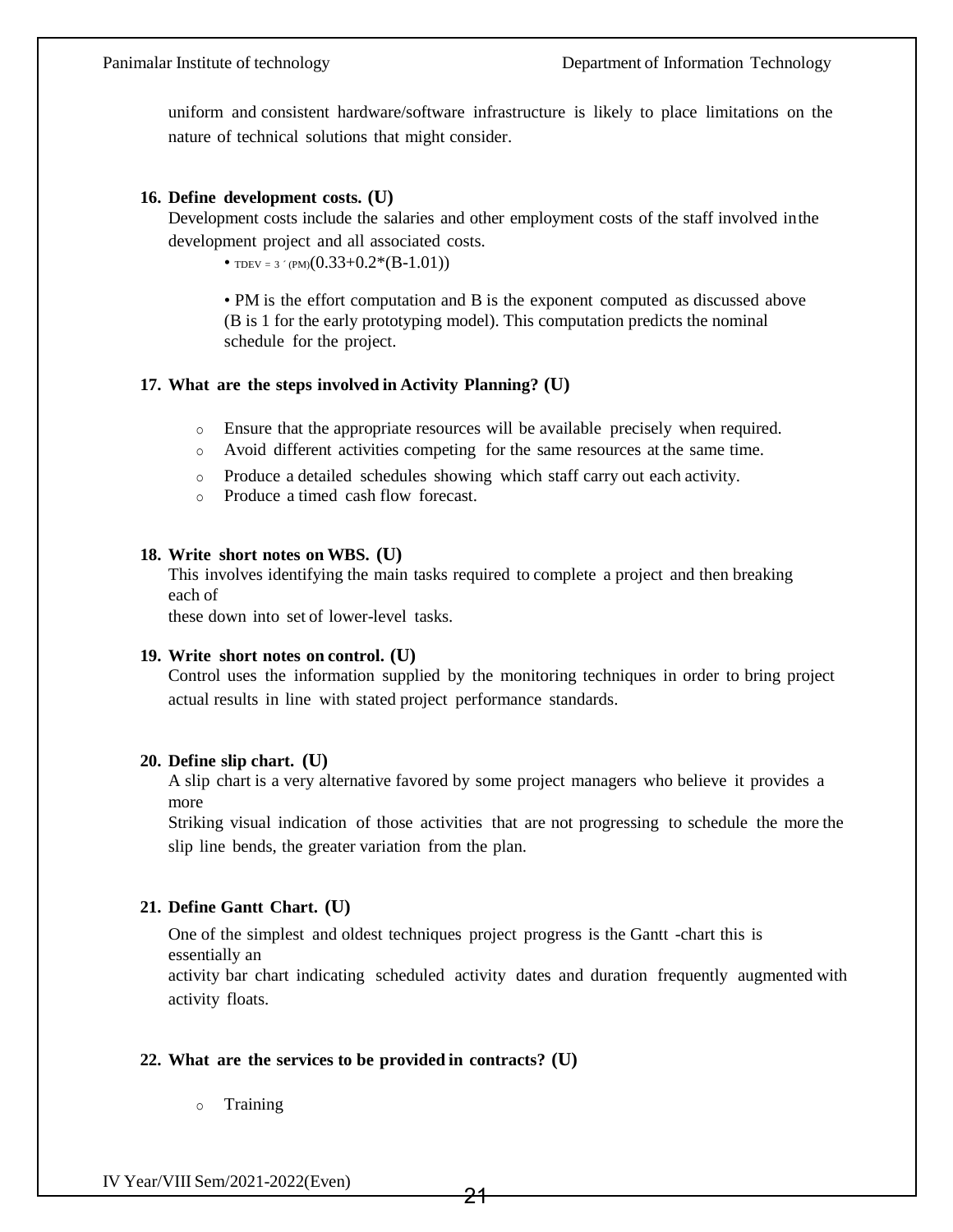- o Documentation
- o Installation
- o Conversion of existing files
- o Maintenance agreements
- o Transitional insurance agreements.

#### **23. What are the objectives of managing people and organizing teams?(Apr2014) (U)**

- o Identify some of the factors that influence people's behavior in project.
- o Select and induct new staff into a project.
- o Increase staff motivation.
- o Improve group working.
- o Use the most appropriate leadership styles.

#### **24. How to becoming a team? (U)**

- o Forming- The members of the groups get to know each other and try to set up
- o some ground rules about behaviour
- o Storming- one nice packaging, all for publishing need
- o Norming- Asset Management is a powerful and complete asset management solution
- o Performing- Optimize project delivery across the *software*
- o Adjourning added a final stage

# **Part-B**

- 1. What are the phases of project life cycle? Explain each phase with diagram.
- 2. Summarize the Project Scheduling and Budgeting?
- 3. Explain in detail about project definition. List out the characteristics of project life cycle.
- 4. Explain in detail about Discovery and Requirements.
- 5. Review each type of documentation that you need for a successful project.
- 6. Explain in detail about how to run the project
- <span id="page-21-0"></span>7. Explain in detail the deployment, QA and testing

# **UNIT V PROJECT CASE STUDY**

# **Part-A**

#### **1. Which rules you should have to follow for WordPress plugin development? (U)**

- 1. Create a unique name
- 2. Create the plugin's folder
- 3. Create a sub-folder for PHP files, translations, and assets

#### **2. In which way you can get involved with WordPress? (U)**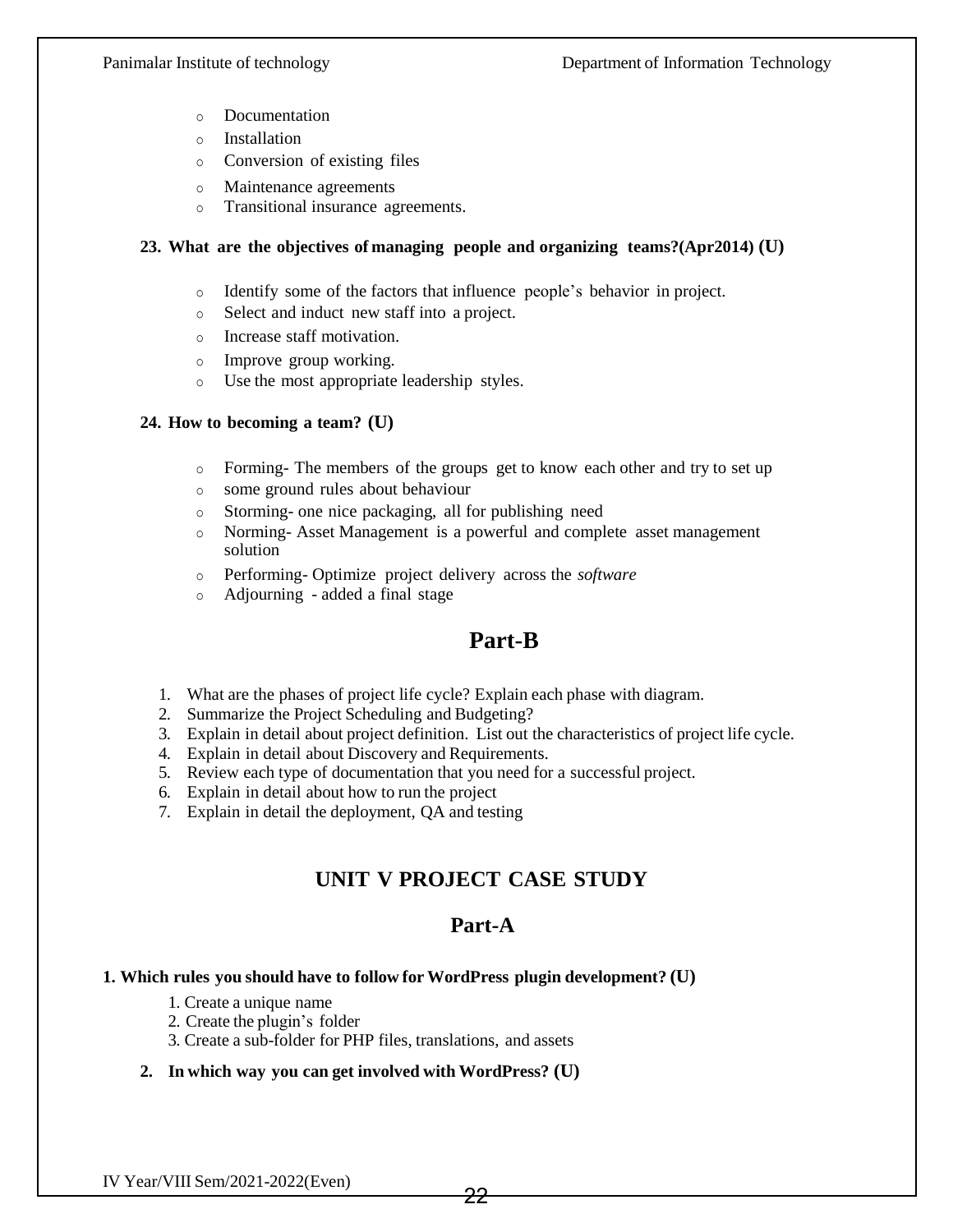- 1. Attend Word Camp
- 2. Edit the Codex (documentation)
- 3. Help in the Forums
- **3. In which case we recommend WordPress to our client?** (U)
	- 1. If our client is working on non-CMS based project
	- 2. If a site wants complex or innovative e-commerce
	- 3. In the case of enterprise intranet solution

### 4. **Which steps you should can take if your WordPress file is hacked?** (U)

- 1. Install security plugins like WP security
- 2. Re-install the latest version of WordPress
- 3. Change password and user-ids for all your users

### **5. What is a WordPress taxonomy? (U)**

- 1. Category
- 2. Tag
- 3. Link Category
- 4. Post-Formats

### **6. How many free plug self-hosted that work on WordPress only? (An)**

30,000

### **7. What are the rules to follow in WordPress plugin development? (U)**

- 1. Find a unique name
- 2. Setup a prefix (related to your brand)
- 3. Create the plugin's folder

#### 8. **What if there is no text between the tags or if a text was omitted by mistake? Will it affect the display of the HTML file?** (U)

If there is no text between the tags, then there is nothing to format. Therefore no formatting will appear. Some tags, especially tags without a closing tag like the  $\langle \text{img} \rangle$  tag, do not require any text between them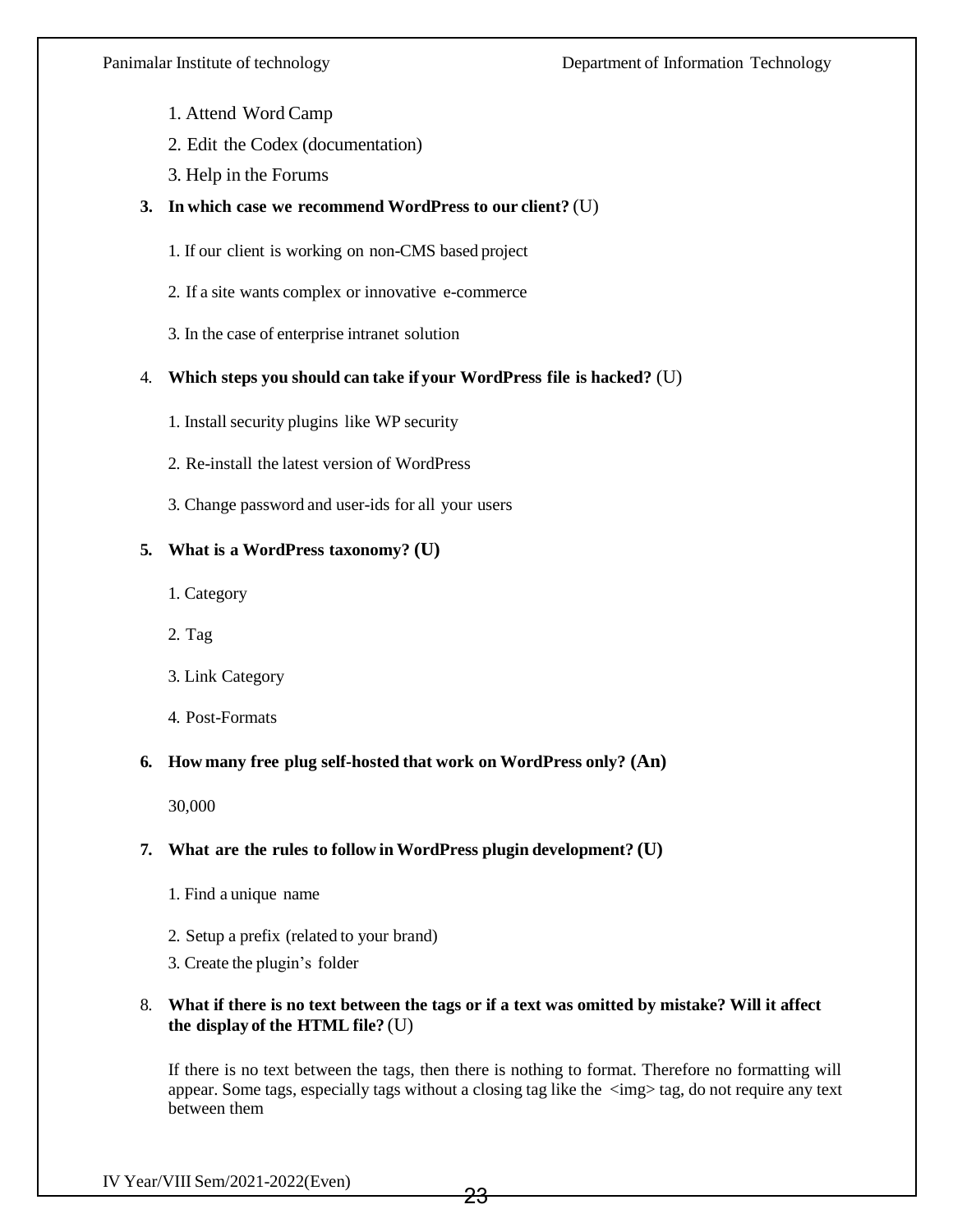#### **9. Is it possible to set specific colors for table borders? (An)**

You can specify a border color using style sheets, but the colors for a table that does not use style sheets will be the same as the text color.

#### **10. How do you create a link that will connect to another web page when clicked? (C)**

To create hyperlinks, or links that connect to another web page, use the href tag. The general format for this is:  $\langle a \rangle$  href= site  $\langle \rangle$  text $\langle \rangle$ Replace ―site‖ with the actual page URL that is supposed to be linked to when the text is clicked

#### **11. What other ways can be used to align images and wrap text?(An)**

Tables can be used to position text and images. Another useful way to wrap text around an image is to use style sheets

#### **12. Can you change the color of bullets? (An)**

The bullet color is always the same as that of the first character in the list item. If you surround the <li> and the first character with a set of <font> tags with the color attribute set, the bullet color, and the first character will be a different color from the text

#### **13. Explain array creation in Java script with example. (APRIL/MAY 2011) ?(U)**

Array can be defined in three ways i. Using the array constructor directly in a call with no argument. E.G: VAR ARY1=NEW ARRAY(); ARY1[0]=4; ARY1[1]=TRUE; ARY1[2]=‖OK

#### **14. What are the two components of Javascript implementation? (An)**

The primary component is a *scripting engine,* which includes a Javascript interpreter as well as core ECMAScript functionality that must be present regardless of the scripting environment.

The second component is a *hosting environment,* which provides environment specific capabilities to Javascript programs running within the environment.

#### **15. What do you mean by global object? (U)**

Global object is named *window* as global variables declared by your program are actually stored as properties of this object. All built-in and host objects are also stored as properties of global object

#### **16. List out some of the built-in objects of JavaScript? (U)**

Built-in objects of JavaScript are STRING, NUMBER, BOOLEAN, DATE, MATH, REGEXP.

#### **17. What are the six JavaScript data types? (U)**

i. Number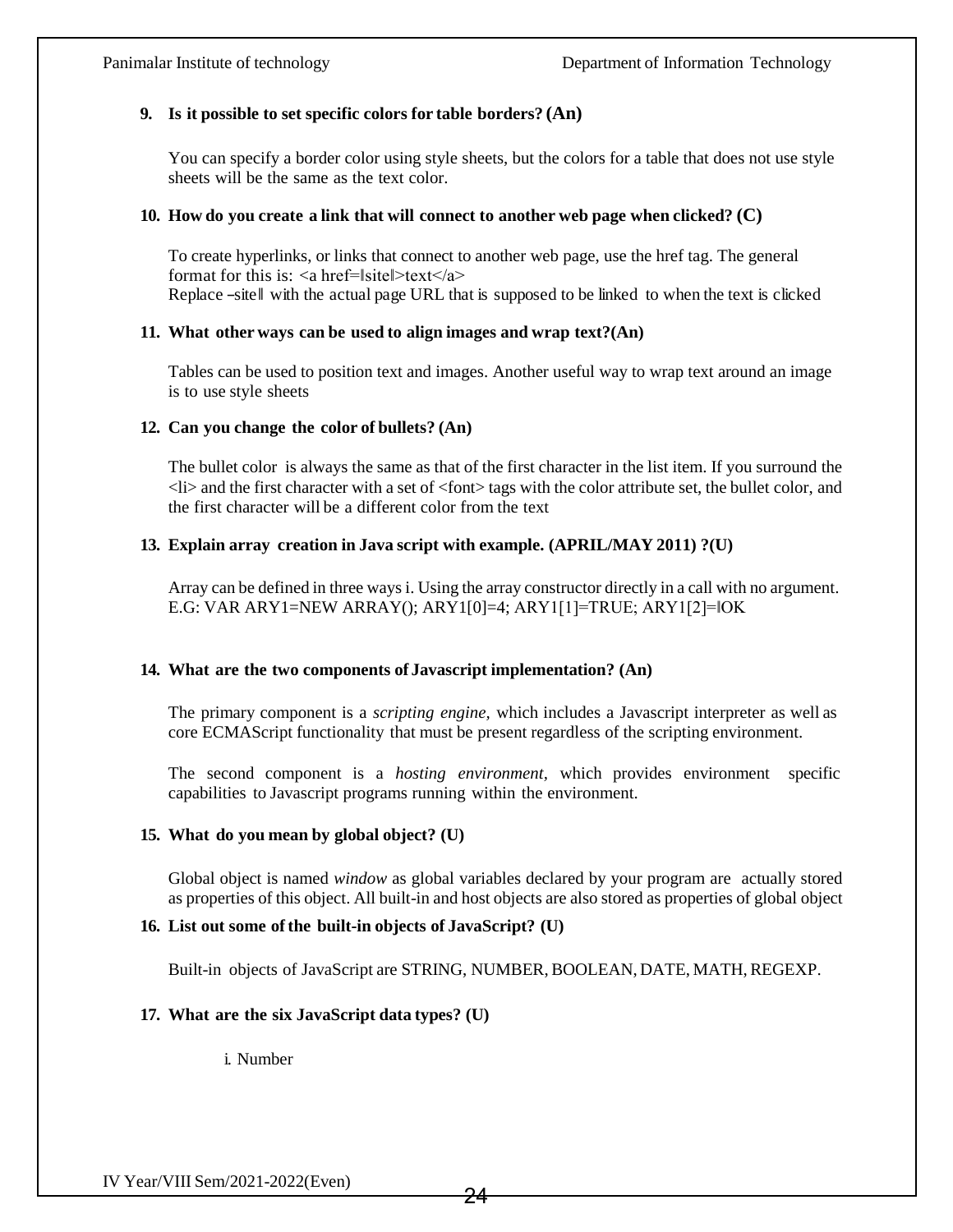- ii. String
- iii. Boolean
- iv. Null
- v. Object
- vi. Undefined

# **Part-B**

- 1. Explain about WordPress in detail? Interpret the steps in designing a website using WordPress.
- 2. Elloborate the hosting of website?
- 3. Make use of the necessary elements to design a website with aesthetics. Explain advanced and Minimal UI Transitions based on the project.
- 4. What is HTML? How will you create a responsive web page using HTML.
- 5. Show the responsive design of web page using CSS.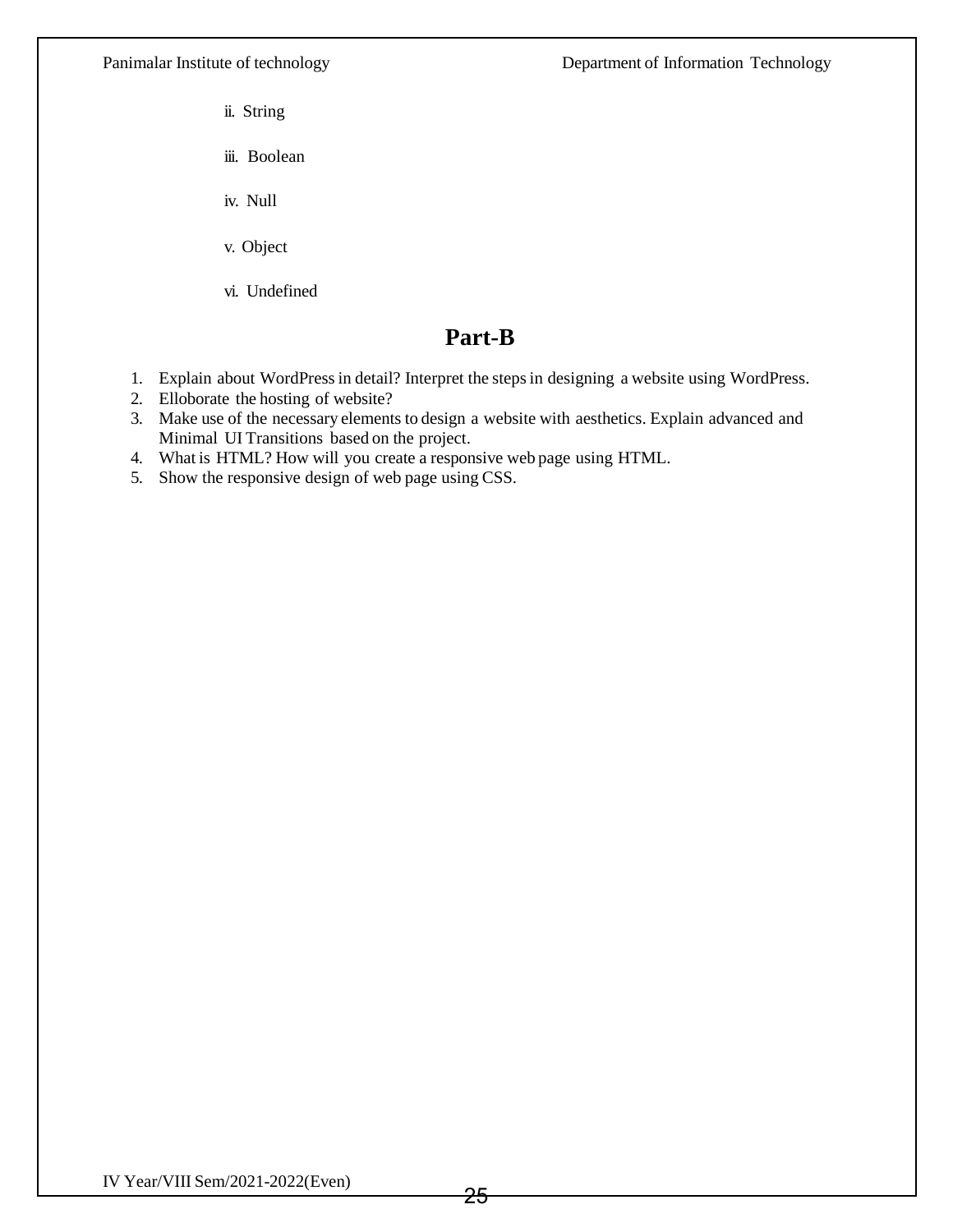# **Course Name : IT8078 - WEB DESIGN AND MANAGEMENT Year/Semester : IV/ VIII Year of Study : 2021 –2022 (R – 2017)**

**On Completion of this course student will be able to**

# **COURSE OUTCOMES**

| CO              | <b>DESCRIPTION</b>                   |
|-----------------|--------------------------------------|
| CO <sub>1</sub> | Design the Website using HTML        |
| CO <sub>2</sub> | Design the Website using CSS         |
| CO <sub>3</sub> | Design the Website using Java Script |
| CO <sub>4</sub> | Design the Responsive Sites          |
| CO <sub>5</sub> | Manage the Web Project               |
| CO6             | Maintain and support Web Apps        |

# **CO-PO MATRIX:**

| CO   |               |   |  |  |  | PO1   PO2   PO3   PO4   PO5   PO6   PO7   PO8   PO9   PO10 | <b>PO11</b> | P <sub>012</sub> |
|------|---------------|---|--|--|--|------------------------------------------------------------|-------------|------------------|
| CO.1 | 3             | 3 |  |  |  |                                                            |             |                  |
| CO.2 | 3             | 3 |  |  |  |                                                            |             |                  |
| CO.3 | $\mathcal{R}$ | 3 |  |  |  |                                                            |             |                  |
| CO.4 | $\mathcal{R}$ | 3 |  |  |  |                                                            |             |                  |
| CO.5 | 3             | 3 |  |  |  |                                                            |             |                  |
| CO   | $\mathcal{R}$ | 3 |  |  |  |                                                            |             |                  |

# **CO – PSO MATRIX:**

| CO   | <b>PSO1</b> | PSO <sub>2</sub> | <b>PSO3</b> |
|------|-------------|------------------|-------------|
| CO.1 | 3           | 3                |             |
| CO.2 | 3           | 3                |             |
| CO.3 | 3           | 3                |             |
| CO.4 | 3           | 3                |             |
| CO.5 | 3           | 3                |             |
| CO   | 3           | 3                |             |

IV Year/VIII Sem/2021-2022(Even)